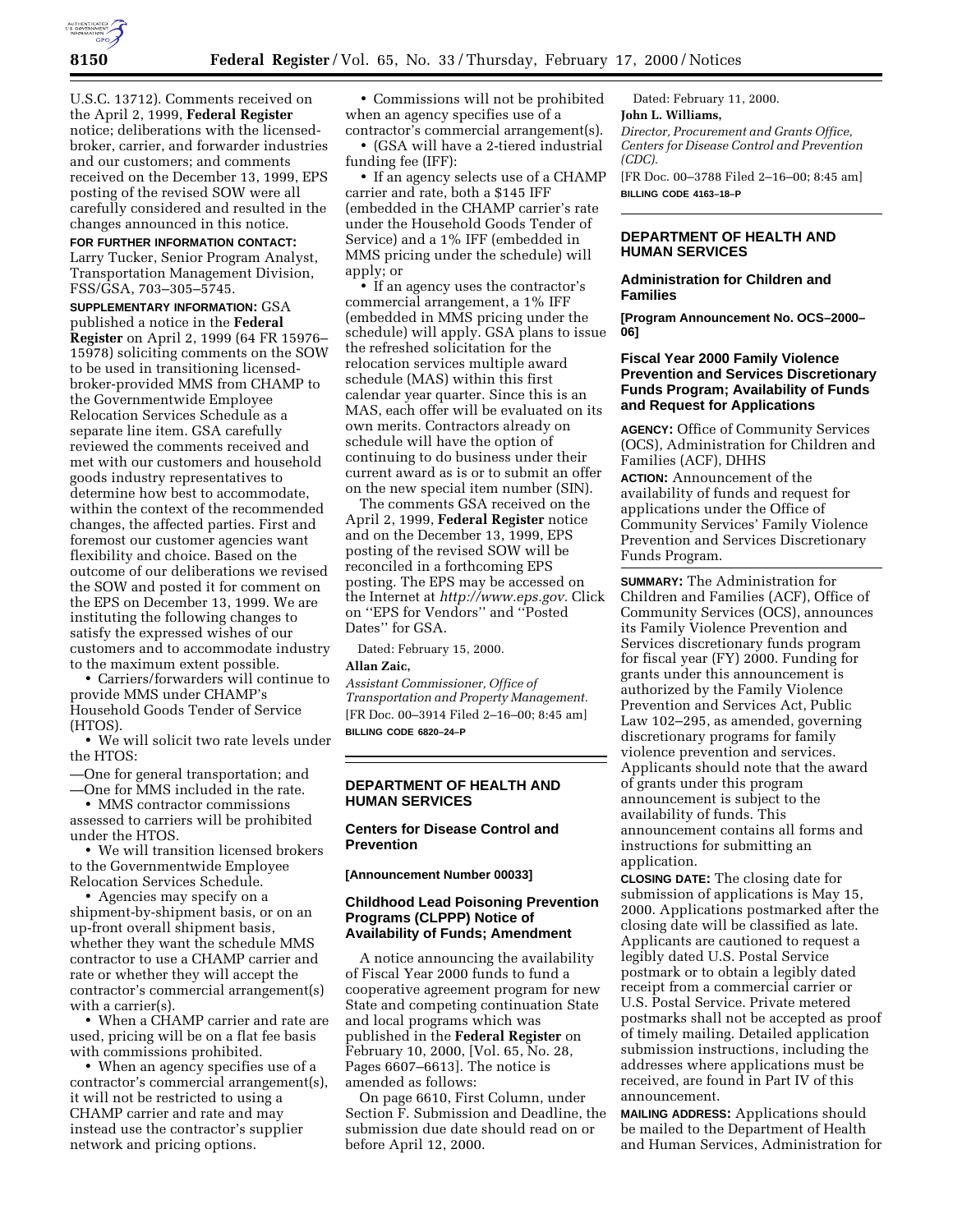Children and Families, Office of Grants Management/OCSE, 4th Floor Aerospace Center, 370 L'Enfant Promenade, S.W., Washington, D.C. 20447; Attention: Application for Family Violence Prevention and Services Program.

**NUMBER OF COPIES REQUIRED:** One signed original application and four copies should be submitted at the time of initial submission. (OMB–0970–0062, expiration date 10/31/2001).

**ACKNOWLEDGMENT OF RECEIPT:** An acknowledgment will be mailed to all applicants with an identification number which will be noted on the acknowledgment. This number must be referred to in all subsequent communications with OCS concerning the application. If an acknowledgment is not received within three weeks after the application deadline, applicants must notify ACF by telephone (202) 401–5103. Applicant should also submit a mailing label for the acknowledgment.

(**Note:** To facilitate receipt of this acknowledgment from ACF, applicant should include a cover letter with the application containing an E-mail address and facsimile (FAX) number if these items are available to applicant.)

#### **FOR FURTHER INFORMATION CONTACT:**

Administration for Children and Families, Office of Community Services, Division of State Assistance, 370 L'Enfant Promenade, S.W., Washington, D.C. 20447. Contact: Sunni Knight (202) 401–5319, James Gray (202) 401–5705, William Riley (202) 401–5529.

**FOR A COPY OF THE ANNOUNCEMENT, CONTACT:** Administration for Children and Families, Office of Community Services, 370 L'Enfant Promenade, S.W., 5th Floor West, Washington, DC 20447.

In addition, the announcement will be accessible on the OCS website for reading or printing at: ''http:// www.acf.dhhs.gov/programs/ocs/'' under ''Funding Opportunities''.

**SUPPLEMENTARY INFORMATION:** The Office of Community Services, Administration for Children and Families, announces that applications are being accepted for funding for FY 2000 projects on:

FV–01–00—Specialized Outreach Demonstration Projects for Services to Underserved and Diverse Populations;

- FV–02–00—Minority Training Grant Stipends in Domestic Violence for Historically Black, Hispanic-serving and Tribal Colleges and Universities;
- FV–03–00—Public Information/ Community Awareness Campaign Projects for the Prevention of Family Violence; and
- FV–04–00—Connecting Faith Based Organizations with Domestic Violence Organizations.

This program announcement consists of four parts.

Part I provides information on the family violence prevention and services program and the statutory funding authority applicable to this announcement.

Part II describes the priority areas under which applications for FY 2000 family violence funding are being requested.

Part III describes the applicable evaluation criteria.

Part IV provides other information and instructions for the development and submission of applications.

#### **Part I. Introduction**

Title III of the Child Abuse Amendments of 1984, (Pub. L. 98–457, 42 U.S.C. 10401, *et seq.*) is entitled the Family Violence Prevention and Services Act (the Act). The Act was first implemented in FY 1986, was reauthorized and amended in 1992 by Pub. L. 102–295, and was amended and reauthorized for fiscal years 1996 through 2000 by Pub. L. 103–322, the Violent Crime Control and Law Enforcement Act of 1994 (the Crime Bill). The Act was most recently amended by Pub. L. 104–235, the ''Child Abuse Prevention and Treatment Act Amendment of 1996.''

The purpose of this legislation is to assist States in supporting the establishment, maintenance, and expansion of programs and projects to prevent incidents of family violence and provide immediate shelter and related assistance for victims of family violence and their dependents.

We expect to fund four priority areas in FY 2000.

1. In order to further the commitment of bringing diverse voices to the table, OCS intends to support a minimum of three projects that convene researchers, activists, survivors, and practitioners who have been advocates of a more cultural orientation towards eliminating domestic violence.

2. The provision of training grant stipends to Historically Black, Hispanic-Serving and Tribal Colleges and Universities will assist in generating skill-building and training opportunities particularly responsive to issues of cultural content and the extent to which some minority groups participate in the domestic violence system.

3. The public information/community awareness projects will provide information on resources, facilities, and service alternatives available to family violence victims and their dependents, community organizations, local school districts, and other individuals seeking assistance.

4. Collaborative efforts between faith community/spiritual organizations and the domestic violence community that will create additional points of entry for persons in abusive relationships as they seek services and more informed responses.

### **Part II. Fiscal Year 2000 Family Violence Projects**

*1. Priority Area Number FV–01–00: Specialized Outreach Demonstration Projects for Services to Underserved and Diverse Populations*

### Background

The Office of Community Services at the Administration for Children and Families is aware of the importance of moving beyond a ''one size fits all'' approach in the development and implementation of Federal policies and programs to address domestic violence in ethnically and racially diverse communities. In order to further their commitment of bringing diverse voices to the table, OCS intends to support at least three projects for the convening of researchers, activists, and practitioners who have been advocating a more culturally oriented response to the problems of domestic violence within specific racial/ethnic communities. OCS is confident that these projects will assist OCS, domestic violence organizations and organizations servicing these communities nationwide to identify and develop model programs and policies. Moreover, these projects will provide needed services for individuals and families that are respectful of cultural and community characteristics.

These anticipated projects will be part of a major effort to improve the comprehensive response of the domestic violence community and the Administration for Children and Families to victims of family violence and their dependents in underserved populations and to diverse populations. The Family Violence Program within the Office of Community Services is supportive of and will continue to support the development of comprehensive outreach activities focused on underserved populations. The efforts and activities supported through these demonstration projects will assist the service delivery, research, practitioner, and policy communities to improve services to and make betterinformed decisions.

The projects to be funded under this priority area will operate as a network. This network will provide an informed and articulate forum by which scholars, practitioners, survivors, and witnesses of domestic violence have the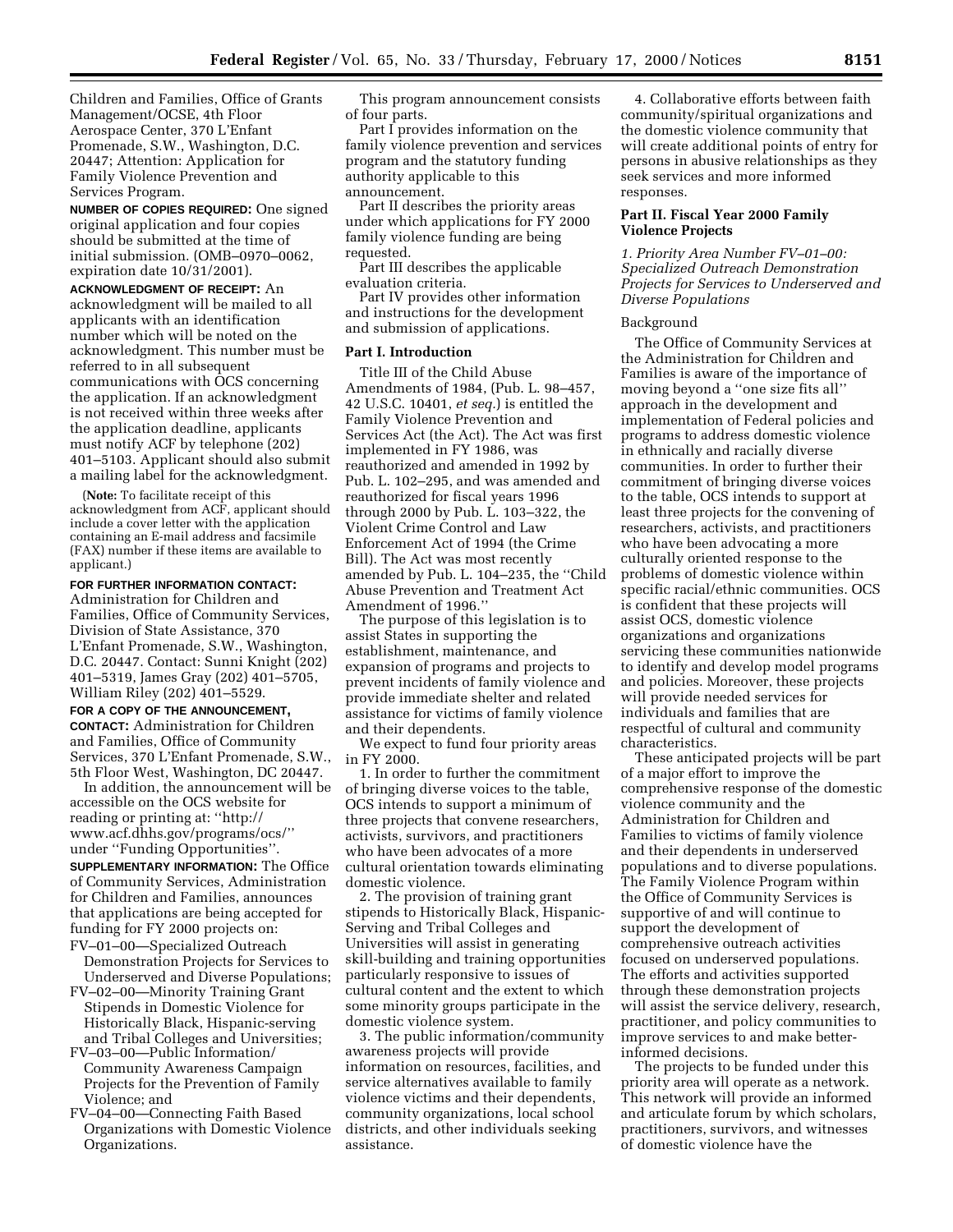opportunity to articulate their perspectives. Their concerns, issues, and perspectives will be considered through research findings, the examination of current service delivery systems and intervention mechanisms, and the identification of appropriate and effective responses to prevent family violence in their respective communities.

#### Program Purpose

On a nationwide basis, the expertise within each of the Outreach Demonstration projects will offer assistance on resource information, policy analysis and review, and training for public and private organizations in the domestic violence community. This assistance will be available to the entire domestic violence community as well as the specific communities served by the demonstrations.

#### Eligible Applicants

Public or private non-profit educational institutions that have domestic violence institutes, centers or programs related to culturally specific issues in domestic violence; private non-profit organizations and/or collaborations that focus primarily on issues of domestic violence in racial and ethnic underserved communities. All applicants must have documented organizational experience in the areas of domestic violence prevention and services, and experience and relevance to the specific underserved population to whom assistance would be provided. Each applicant must have an advisory board/steering committee and staffing which is reflective of the targeted underserved community.

Minimum Requirements for Project Design

The Office of Community Services seeks to support a coordinated demonstration effort to underserved and diverse communities. The OCS will support at least three demonstrations, each of which is staffed and/or supported by expert and multidisciplined teams that are culturally responsive and competent in regard to the issues of domestic violence in their particular community.

Areas of emphasis to be developed in the applicants' proposals are:

The description of the immediacy of the need(s) to be addressed as an outreach demonstration and the provision of information on the specific services your current organization provides, and a general description of services to be provided as a demonstration;

The technical assistance, training and consultations needed to improve the cultural relevancy of service delivery, resource utilization, and state-of-the-art techniques related to program implementation, service delivery, and evaluation;

The development of a network of culturally competent professionals in domestic violence and the coordination of their input and expertise to assist persons, programs or agencies requesting assistance or information;

The presentation of the technical approach and specific strategies for assistance to the field that is national in scope, culturally specific in emphasis, and includes the use of an expert panel and/or working groups;

The description of efforts that will be initiated with other national advocacy and domestic violence organizations, other national and technical assistance resource centers and clearinghouses and articulate how the initiation of or continued coordination with them will enhance the demonstration efforts;

The provision of a detailed discussion or plan which proposes the implementation of special projects related to policy issues, training curricula, service delivery models or other aspects of services, related to the prevention of domestic violence;

The provision of a workplan and evaluation schedule, and a plan for a report on the effectiveness of the project one-year after the effective date of the grant award;

The description of the Outreach Demonstration Staff and supportive expertise including the steering committee, organizational or institutional affiliations, capability, and domestic violence experience; and

A description of the organizational and administrative structure, the management plan, and the cost structure within which the project will operate; describe the administrative, operational and organizational relationships to be established with other centers and technical assistance entities to establish an effective national network.

#### Form of Award

The Office of Community Services intends to support the Outreach Demonstrations through Cooperative Agreement awards. A Cooperative Agreement is an award instrument of financial assistance when substantial involvement is anticipated between the awarding office and the recipient during performance of the contemplated project. The Office of Community Services will outline a plan of interaction with the grantee for implementation under the cooperative

agreement. The respective responsibilities of the OCS and the successful applicant will be identified and incorporated into the agreement during the pre-award negotiations. It is anticipated that the cooperative agreement will not change the project requirements for the grantee in this announcement.

The plan under the cooperative agreement will prescribe the general and specific responsibilities of the grantee and the grantor as well as foreseeable joint responsibilities. A schedule of tasks will be developed and agreed upon in addition to any special conditions relating to the implementation of the project.

### Project Period

Awards, on a competitive basis, will be for a one-year budget period, although project periods may be for 5 years. Applications for continuation grants funded under these awards beyond the one-year budget period will be entertained in subsequent years on a non-competitive basis, subject to the availability of funds, satisfactory progress of the grantee, and a determination that continued funding would be in the best interest of the government.

Budget Period and Federal Share

Total funds available for the first 12 months of each of the projects is estimated to be approximately \$375,000, subject to the availability of funds.

#### Matching Requirement

Grantees must provide at least 25 percent of the total cost of the project. The total cost of the project is the sum of the ACF share and the non-Federal share. The non-Federal share may be met by cash or in-kind. If approved for funding, the grantee will be held accountable for commitments of non-Federal resources, and failure to provide the required amounts will result in a disallowance of unmatched Federal funds.

## Anticipated Number of Projects To Be Funded

It is anticipated that a minimum of 3 Outreach Demonstration projects will be funded at \$375,000 each. Additional projects may be funded if awarded projects are for lesser amounts.

**CFDA:** 93.592 Family Violence Prevention and Services: Family Violence Prevention and Services Act, as amended.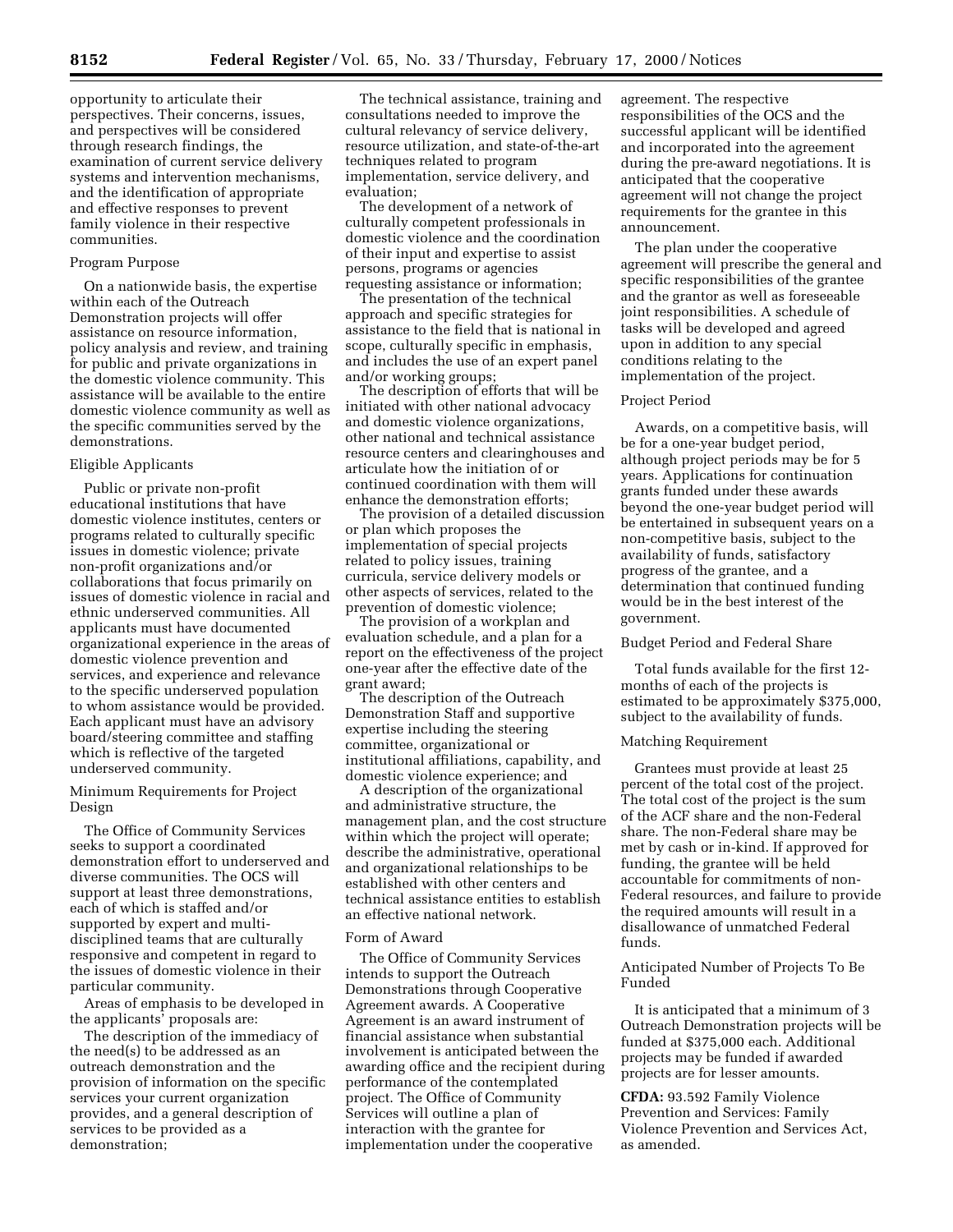*2. Priority Area Number FV–02–00: Minority Training Grant Stipends in Domestic Violence for Historically Black, Hispanic-Serving, and Tribal Colleges and Universities*

### Background

Media coverage, court records, and crime statistics suggest that a substantial proportion of the domestic violence which occurs in the general population involves underserved populations, including populations that are underserved because of ethnic, racial, cultural, language diversity or geographic isolation (Brachman & Saltzman, 1995). Official statistics on child abuse and spouse abuse indicate that women, minorities, and the poor are over-represented among victims of domestic violence (Straus, Gelles, & Steinmetz, 1980). The scholars and practitioners who are responding to violence in underserved communities are currently few in number and work in isolation. The purpose of this effort and priority area is to increase the capacity for advocates and allies to do the work that is needed to prevent domestic violence.

There are three Executive Orders that support the provision of training grants to the educational institutions targeted in this priority area:

- Executive Order 13021 of October 19, 1969, Tribal Colleges and Universities;
- Executive Order 12900 of December 5, 1994, Educational Excellence for Hispanic Americans; and
- Executive Order 12876 of November 1, 1993, Historically Black Colleges and Universities.

Executive Order 13021 reaffirms the special relationship of the Federal Government to the American Indians and identifies several purposes that support access to opportunities, resources, and that support educational opportunities for economically disadvantaged students; Executive Order 12900 requires the provision of quality education and increased educational opportunities for Hispanic Americans; and Executive Order 12876 requires strengthening the capacity of Historical Black Colleges and Universities to provide quality education and increased opportunities to participate in and benefit from Federal programs.

#### Purpose

(a) To provide support for graduate and undergraduate students who show promise and demonstrate serious interest and commitment to issues of domestic violence in underserved

populations. Historically Black, Hispanic, and American Indian colleges and universities will be given special consideration in order to generate skill building and training opportunities particularly responsive to issues of cultural content.

(b) To support the growth of college and university-based practice knowledge about domestic violence and encourage social work students to pursue careers that address the issue of domestic violence experiences and underscores the need to draw new social workers.

(c) To identify best practices regarding critical issues in domestic violence prevention, identification, and treatment efforts in under-served domestic violence populations. These grants will include an institutional payment, to cover the individual student's tuition and fees, and a stipend for the student.

Minimum Requirements for Project Design

*Field Placement:* The grant will provide stipends for qualified individuals pursuing degrees in social work with a special interest in domestic violence. It will provide one-year graduate and undergraduate stipends to support skill building and training of students interested in domestic violence treatment and intervention services to underserved racial and ethnic minority populations. Stipends to any one student should not exceed a 12-month period.

Placements must provide a structured learning environment that enables students to compare their field placement experiences, integrate knowledge from the classroom, and expand knowledge beyond the scope of the practicum setting. (Baccalaureate and Master's Program Evaluative Standards, Interpretive Guidelines, Curriculum Policy Statement, and the Accreditation Standards and Self-Study Guides).

Proposals must include content about differences and similarities in the experiences, needs, and beliefs of the people being served. The proposals must also include content about differential assessment and intervention skills that will enable practitioners to serve diverse populations. The applicant student must indicate the area of interest, objectives, and goals of the placement study. All field placements will be at a minimum of 400 hours for a one-year period.

The field placements should focus on the general and specific placement areas as indicated:

Educational services to the

- community on domestic violence —Interventions with domestic
- violence shelters —Batterer's groups and other
- treatment services
- —Medical social services to families experiencing family violence
- —Domestic violence and the court system
- —Impact of domestic violence on welfare reform services
- —Legal services related to domestic violence
- —Crisis intervention services
- —Community service centers
- —The Faith community
- —Prevention services with high-risk youth
- —Prisons

*Faculty Involvement:* Faculty must indicate the use of professional supervision to enhance the learning of students and must coordinate and monitor practicum placements of student selected for stipends.

Proposals must define the social work setting and practice, field instructor assignments and activities, and student learning expectations and responsibilities.

Individual faculty may organize their practicum-placements in different ways but must ensure educationally directed, coordinated, and monitored practicum experiences are maintained for students and that these field experiences are related to domestic violence.

Faculty must articulate clear practice and evaluation goals for the field practicum. Each institutional proposal must provide an orientation plan for the student to the practicum placement and the agency's policy.

Final Products/Results and Benefits Expected

• Practicum proposal/contract between the student, the organization (agency), and the college or university indicating defined objectives, goals, student's performance, benefits to student, lessons learned, and recommendations for future placement at agency;

• A Final Report focused on agency population served, difficulties encountered, outcomes, implications and recommendations for future placements. The report should be prepared and submitted to the Office of Community Services at the end of the project period;

• A mid-year student performance evaluation will be provided to participating students.

### Eligible Applicants

Historically Black Colleges and Universities; Hispanic/Latino Institutes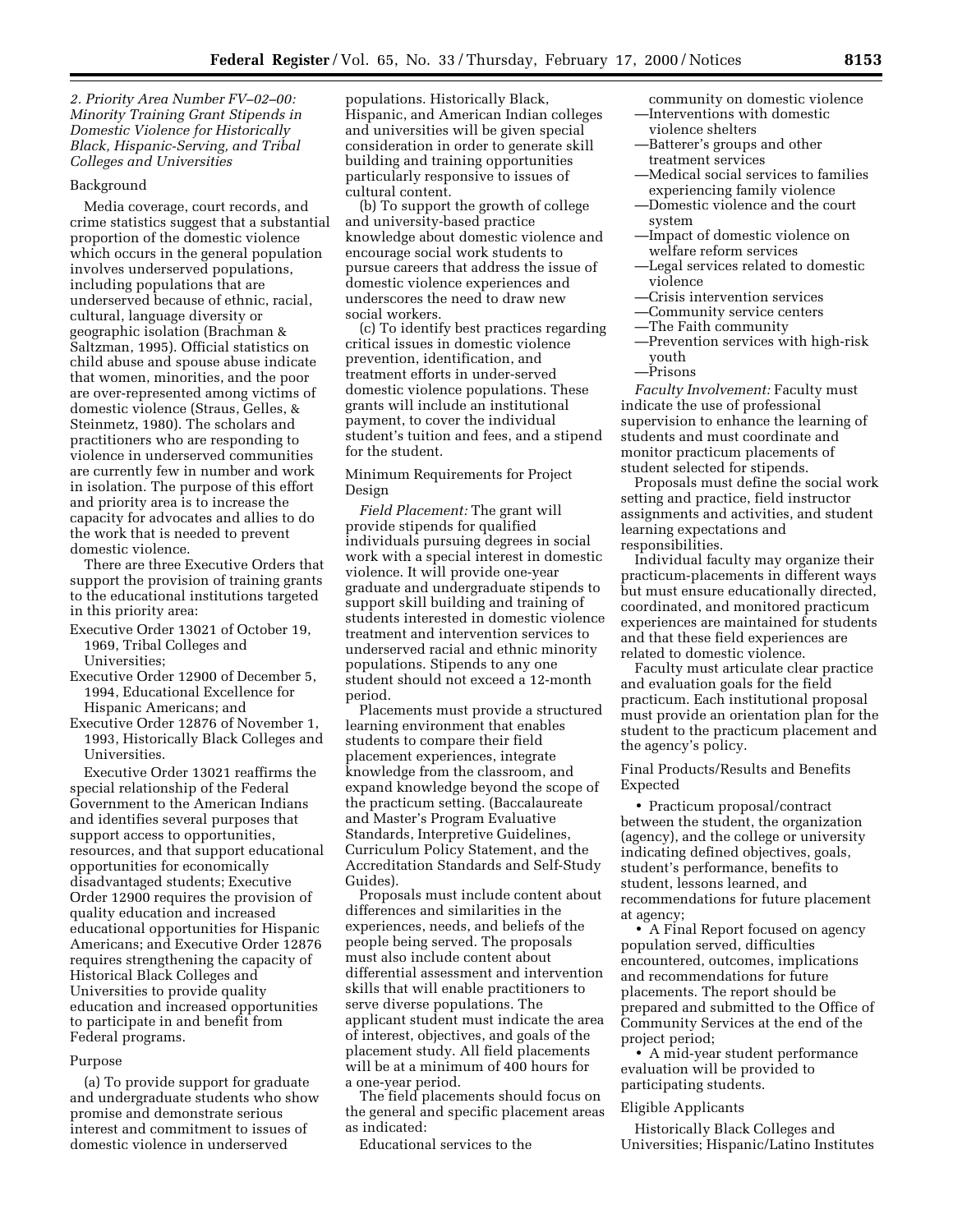of Higher Education; and American Indian Tribally controlled Community Colleges and Universities. (Fiscal Year 1999 recipients of Family Violence Training Grant Stipend awards are not eligible applicants.) The institution must be fully accredited by one of the regional institutional accrediting commissions recognized by the U.S. Secretary of Education and the Council on Social Work Education.

Participants would include qualified undergraduate or graduate social work students. All applicants must be enrolled in the institution.

• Recipients of student stipends must maintain satisfactory academic records and be full-time students.

• Awards will be made only to eligible institutions on behalf of their qualified candidates.

### Project Duration

Stipends are awarded for one year, not to exceed 12 months.

### Federal Share of the Project Cost

This competitive program provides stipends for a maximum amount not to exceed \$300,000 per project period (the project period is 36 months). This amount includes direct and indirect costs per college or university. The Federal share will fund, per each 12 month budget period, up to five student candidates at a maximum of \$11,250 each and will fund one faculty coordinator for the project at \$43,750.

### Matching Requirements

Successful applicants must provide at least 25 percent of the total cost of the project. The total cost of the project is the sum of the ACF share and the nonfederal share. The non-federal share may be met by cash or by in-kind contributions, although applicants are encouraged to meet their match through cash contributions. Therefore, a project requesting \$100,000 in Federal funds (based on an award of \$100,000 per budget period) must include a match of at least \$33,333 (25% of the total project cost) for a total budget of \$133,333.

Anticipated Number of Projects To Be Funded

It is anticipated that a minimum of 3 projects will be funded at \$100,000 each. Applications for lesser amounts of the Federal share will also be considered for this priority area.

**CFDA:** 93.592 Family Violence Prevention and Services: Family Violence Prevention and Services Act as amended.

## *3. Priority Area FV–03–00, Public Information Community Awareness Campaign Projects for the Prevention of Family Violence*

#### Purpose

To assist in the continual development of public information and community awareness campaign projects and activities that provide information for the prevention of family violence. These projects should provide information on resources, facilities, and service alternatives available to family violence victims and their dependents, community organizations, local school districts, and other individuals seeking assistance.

### Eligible Applicants

State and local public agencies, Territories, and Native American Tribes and Tribal Organizations who are, or have been, recipients of Family Violence Prevention and Services Act grants; State and local private non-profit agencies experienced in the field of family violence prevention; and public and private non-profit educational institutions, community organizations and community-based coalitions, and other entities that have designed and implemented family violence prevention information activities or community awareness strategies.

#### Background

Based on the encouraging response to the announcement for public information and community awareness grants for family violence prevention in previous Federal fiscal years, ACF will again make these grants available in FY 2000.

The public information/community awareness grant awards have spawned very effective informational activities at the local levels. These grants have assisted community organizations to focus on and emphasize prevention, helped to make available public service announcements and descriptive program brochures in several different languages, including Russian and Vietnamese, and have assisted in the implementation of conflict resolution activities in elementary, middle and high school curricula.

The goal of this priority area is to provide support for the distribution of credible and persuasive information by community organizations to help break the so-called ''cycle of family violence''. The continuation of these efforts will help assure that individuals, particularly within minority communities, are aware of available resources and alternative responses for

the intervention and the prevention of violence.

This priority area requires the development and implementation of an effective public information campaign that may be used, for example, by public and private agencies, schools, churches, boys and girls clubs, community organizations, and individuals. The continuation of OCS support for the increase of information on services and other alternatives for the prevention of family violence underscores the notion that violent behavior is unacceptable.

Accurate information is critical to any community awareness strategy and activity. How information is communicated must be modified where communication barriers may exist because of perceived or real language differences and cultural insensitivity. OCS seeks to continue providing victims, their dependents, and perpetrators, with knowledge of the remedial and service options for their particular situations.

Minimum Requirements for Project Design

In order to successfully compete under the priority area, the applicant should:

• Present a plan for community awareness and public information activities that clearly reflects how the applicant will target the populations at risk, including pregnant women; coordinate its implementation efforts with public agencies and other community organizations; and communicate with institutions active in the field of family violence prevention;

• Describe the proposed approach to the development of a public information campaign and identify the specific audience(s), community(s), and groups that will be educated in the prevention of family violence, including communities and groups with the highest prevalence of domestic violence;

• Include, as critical elements in the plan:

—A set of achievable objectives and a description of the population groups, relevant geographic area, and the indicators to be used to measure progress and the overall effectiveness of the campaign;

—The intended strategies for test marketing the development plans and give assurances that effectiveness criteria will be implemented prior to the completion of the final plan;

—The development and use of nontraditional sources as information providers (applicants should present specific plans for the use of local organizations, businesses and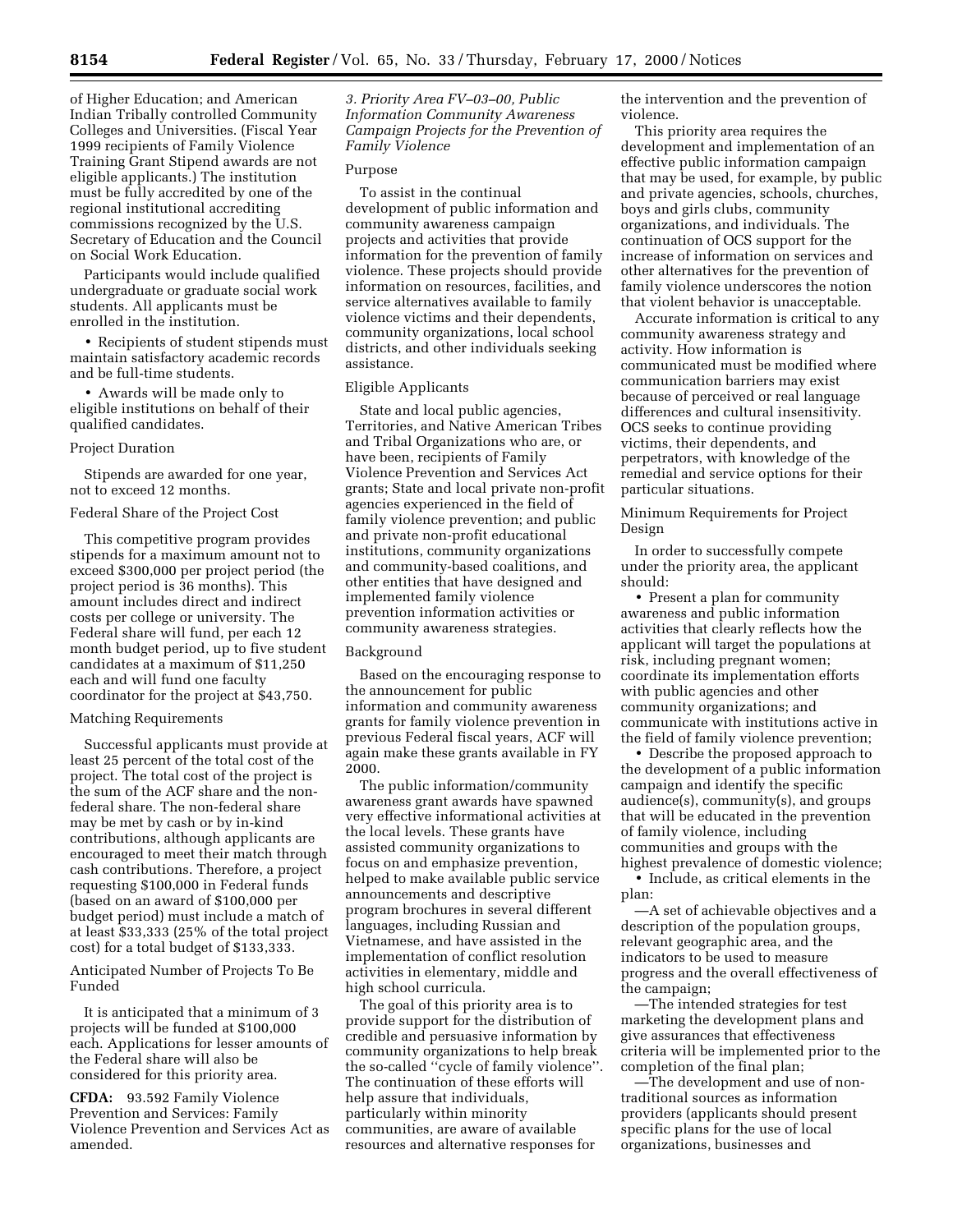individuals in the distribution of information and materials);

—The identification of the media to be used in the campaign and the geographic limits of the campaign;

—How the applicant would be responsive to and demonstrate its sensitivity towards minority communities and their cultural perspectives; and

—A description of the kind, volume, distribution, and timing of the proposed information with assurances that the public information campaign activities will not supplant or lower the current frequency of public service announcements.

#### Project Duration

The length of the project should not exceed 12 months.

### Federal Share of the Project

The maximum Federal share of the project is not to exceed \$35,000 for the 1-year project period. Applications for lesser amounts also will be considered under this priority area.

### Matching Requirement

Successful grantees must provide at least 25 percent of the total cost of the project. The approved total cost of the project is the sum of the ACF share and the non-Federal share. Cash or in-kind contributions may meet the non-Federal share, although applicants are encouraged to meet their match requirements through cash contributions. Therefore, a project requesting \$35,000 in Federal funds must include a match of at least \$11,666 (25% of total project cost). If approved for funding, grantees will be held accountable for commitments of non-Federal resources and failure to provide the required amount will result in a disallowance of unmatched Federal funds.

Anticipated Number of Projects To Be Funded

It is anticipated, subject to the availability of funds, that five projects will be funded at \$35,000 each; more than five projects may be funded depending on the number of acceptable applications for lesser amounts which are received.

**CFDA:** 93.592 Family Violence Prevention and Services: Family Violence Prevention and Services Act, as amended.

## *4. Priority Area FV–04–00, Connecting Faith Based/Spiritual Organizations With Domestic Violence Organizations*

#### Background

Surveys indicate that approximately one out of ten persons avail themselves of social services provided by congregations and faith based organizations. A response most often indicated that childcare was the service most often requested; however, the second most frequently used service was counseling. Nearly one in every three-survey respondents said that they received some type of counseling from spiritual leadership or a member of their affiliated congregation. For many women across varying social and economic strata, churches, synagogues or places of contemplation and spiritual connection are the only sources of safe and confidential interaction. However, even in these settings of assumed trust and confidentiality, many women who seek counseling are hesitant to expose the nature and extent of their abuse because of fear, shame, guilt, or feelings of human or spiritual failure. Additionally, spiritual leaders, though dedicated to the principles of respect and human dignity for all people, are sometimes unable to recognize the characteristics and results of abusive relationships. Even when recognized, they often lack the resources and information available to provide support that would ensure protection and safety through the resolution of the problem. Providing faith based organizations with information about the resources available for domestic violence intervention and services, in addition to the collaborative development of strategies to assist people in abusive situations, would effectively create additional points of entry to service for victims of family violence.

## Purpose

The purpose of this priority area is to support collaborative efforts that would enable the best possible response to a battered woman whose initial point of contact for help was with a member of a faith based organization. Further, this priority area seeks to support the development of credible and helpful information from faith based organizations in order to increase the involvement and leverage from this vital segment of the community.

Some suggested activities applicable under this priority area are:

(a) Plan and implement training and the development of training materials that enable leaders of faith based organizations to increase the capacity of the faith-based community to

understand and appropriately respond to the complexities of domestic violence.

(b) Plan and implement a replicable domestic violence outreach project that provides information on resources, facilities, and service alternatives to family violence victims and their dependents.

(c) Plan and implement a domestic violence information and awareness project related to specific population groups such as youth, elderly, disabled, or gay/lesbian/transgender individuals that provide information on the services available to these groups for intervention and prevention.

### Eligible Applicants

State and local private non-profit agencies experienced in the field of family violence prevention; private nonprofit faith based organizations; public and private non-profit educational/faith based institutions, associations, or societies and other entities that have designed and implemented educational, informational material and activities related to the prevention of domestic violence as a faith based issue.

### Minimum Requirements for Project Design

This project requires the collaboration between a recognized domestic violence service provider or state domestic violence coalition with a faith-based organization.

Demonstrate that the applicant has formed a collaboration with representatives from the domestic violence community such as domestic violence service provider or state domestic violence coalition in the preparation and planned implementation of the activities specified in the grant application. This collaboration is demonstrated by the existence of a detailed memorandum of understanding or an interagency agreement.

Demonstrate that the developed materials and/or training will incorporate guiding principles similar to the following: (1) Recognition that the safety of victims and children is a priority; (2) acknowledgment that the integrity and authority of each battered woman over her own life choices is to be respected; (3) recognition that perpetrators, not victims, must be held responsible for the abuse and for stopping it; and (4) that confidentiality of client information must be ensured.

Include, as critical elements in the plan:

—A set of identified objectives for training, outreach and the development of training materials;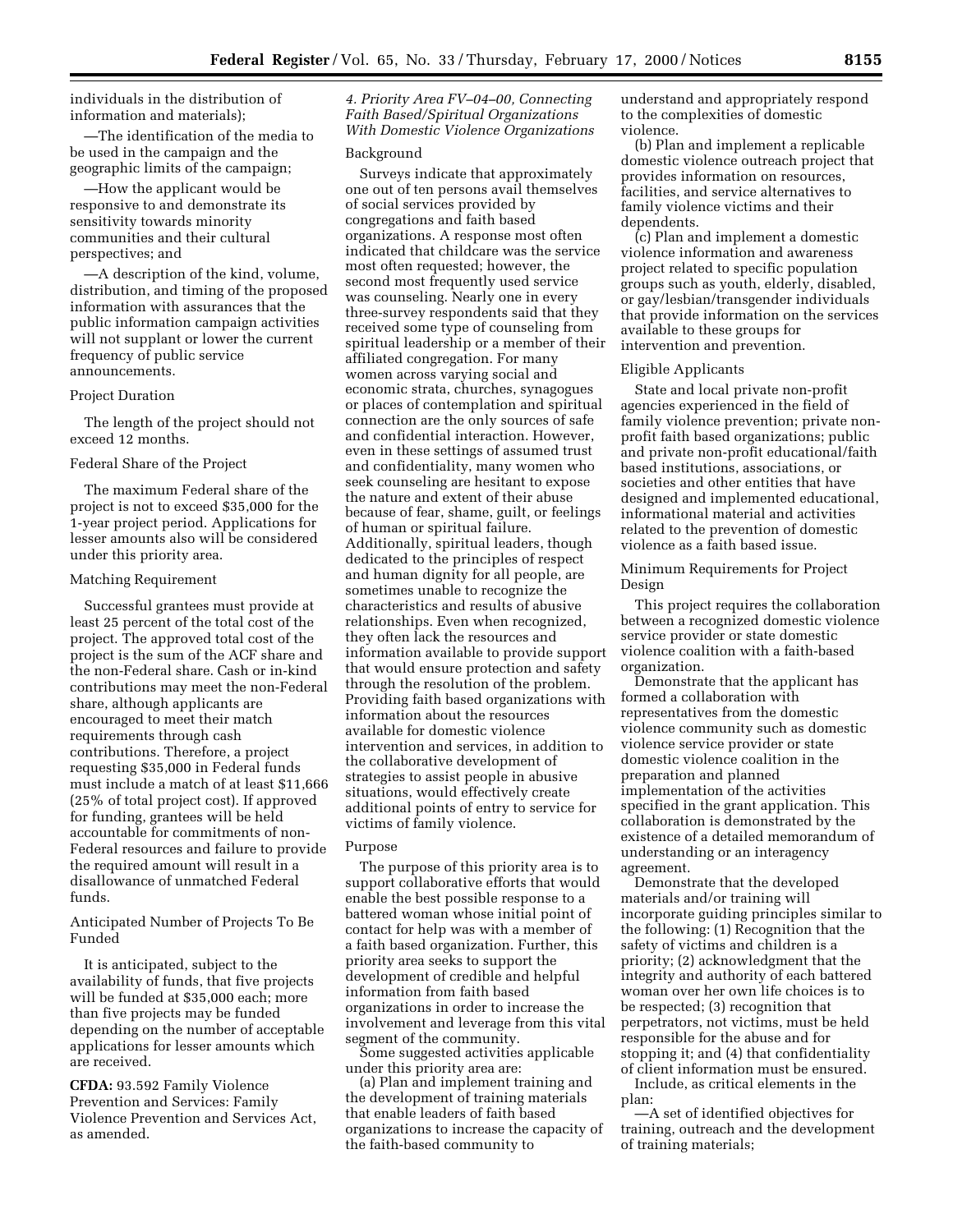—Development of an applicable approach and strategy that is useful in providing sensitive and responsive services and/or training and which may incorporate the nuances of varied faith based organizations;

—A description of the type, distribution and timing of information to be developed and distributed;

—A description of any non-traditional informational sources, counseling practices, programs, or organizational linkages that might be applied in the provision of services and information to persons in abusive situations.

### Project Duration

The length of the project should not exceed 12 months.

### Federal Share of the Project

The maximum Federal share of the project is not to exceed \$37,500 for the 1-year project period. Applications for lesser amounts also will be considered under this priority area.

#### Matching Requirement

Successful grantees must provide at least 25 percent of the total cost of the project. The approved total cost of the project is the sum of the ACF share and the non-Federal share. Cash or in-kind contributions may meet the non-federal share, although applicants are encouraged to meet their match requirements through cash contributions. If approved for funding, grantees will be held accountable for commitments of non-Federal resources and failure to provide the required amount will result in a disallowance of unmatched Federal funds.

Anticipated Number of Projects To Be Funded

It is anticipated, subject to the availability of funds, that 4 projects will be funded at \$37,500 each; more than 4 projects may be funded depending on the number of acceptable applications for lesser amounts which are received.

### **Part III. Evaluation Criteria**

Using the evaluation criteria below, a panel of at least three reviewers (primarily experts from outside the Federal government) will review each application. Applicants should ensure that they address each minimum requirement in the priority area description under the appropriate section of the Program Narrative Statement.

Reviewers will determine the strengths and weaknesses of each application in terms of the appropriate evaluation criteria listed below and provide comments and assign numerical

scores. The point value following each criterion heading indicates the maximum numerical weight that each section may be given in the review process:

#### *1. Need for the Project (10 points)*

The extent to which the need for the project and the problems it will address have national and local significance; the applicability of the project to coordination efforts by national, Tribal, State and local governmental and nonprofit agencies, and its ultimate impact on domestic violence prevention services and intervention efforts, policies and practice; the relevance of other documentation as it relates to the applicant's knowledge of the need for the project; and the identification of the specific topic or program area to be served by the project. Maps and other graphic aids may be attached.

# *2. Goals and Objectives (10 points)*

The extent to which the specific goals and objectives have national or local significance, the clarity of the goals and objectives as they relate to the identified need for and the overall purpose of the project, and their applicability to policy and practice. The provision of a detailed discussion of the objectives and the extent to which the objectives are realistic, specific, and achievable.

### *3. Approach (30 points)*

The extent to which the application outlines a sound and workable plan of action pertaining to the scope of the project, and details how the proposed work will be accomplished; relates each task to the objectives and identifies the key staff member who will be the lead person; provides a chart indicating the timetable for completing each task, the lead person, and the time committed; cites factors which might accelerate or decelerate the work, giving acceptable reasons for taking this approach as opposed to others; describes and supports any unusual features of the project, such as design or technological innovations, reductions in cost or time, or extraordinary social and community involvement; and provides for projections of the accomplishments to be achieved.

The extent to which, when applicable, the application describes the evaluation methodology that will be used to determine if the needs identified and discussed are being met and if the results and benefits identified are being achieved.

### *4. Results and Benefits (20 points)*

The extent to which the application identifies the results and benefits to be

derived, the extent to which they are consistent with the objectives of the application, the extent to which the application indicates the anticipated contributions to policy, practice, and theory, and the extent to which the proposed project costs are reasonable in view of the expected results. Identify, in specific terms, the results and benefits, for target groups and human service providers, to be derived from implementing the proposed project. Describe how the expected results and benefits will relate to previous demonstration efforts.

#### *5. Level of Effort: (30 Points)*

#### Staffing Pattern

Describe the staffing pattern for the proposed project, clearly linking responsibilities to project tasks and specifying the contributions to be made by key staff.

### Competence of Staff

Describe the qualifications of the project team including any experiences working on similar projects. Also, describe the variety of skills to be used, relevant educational background and the demonstrated ability to produce final results that are comprehensible and usable. One or two pertinent paragraphs on each key member are preferred to resumes. However, resumes may be included in the ten pages allowed for attachments/appendices.

#### Adequacy of Resources

Specify the adequacy of the available facilities, resources and organizational experience with regard to the tasks of the proposed project. List the financial, physical and other resources to be provided by other profit and nonprofit organizations. Explain how these organizations will participate in the day to day operations of the project.

### Budget

Relate the proposed budget to the level of effort required obtaining project objectives and providing a cost/benefit analysis. Demonstrate that the project's costs are reasonable in view of the anticipated results.

#### Collaborative Efforts

Discuss in detail and provide documentation for any collaborative or coordinated efforts with other agencies or organizations. Identify these agencies or organizations and explain how their participation will enhance the project. Letters from these agencies and organizations discussing the specifics of their commitment must be included in the application.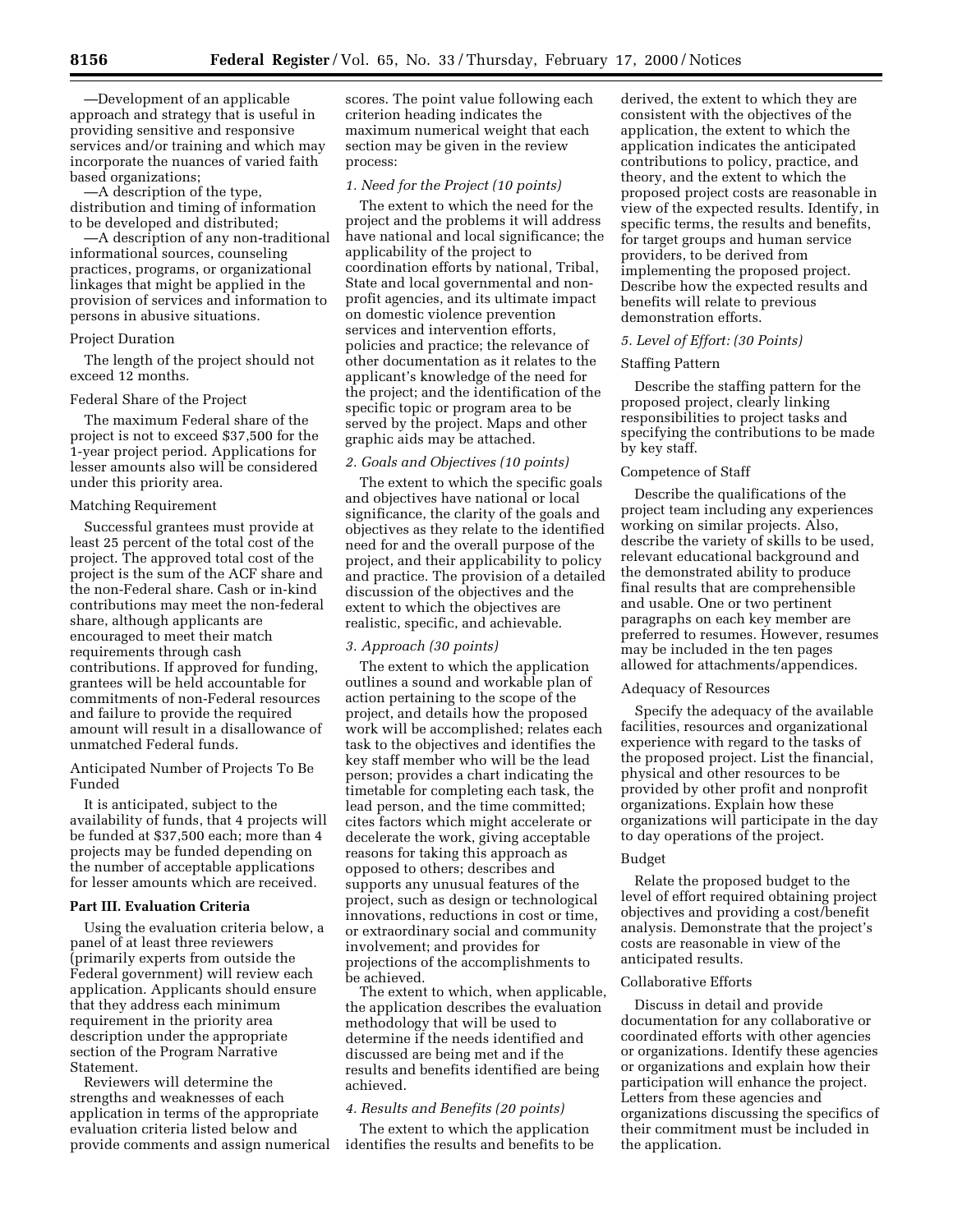### Authorship

The authors of the application must be clearly identified together with their current relationship to the applicant organization and any future project role they may have if the project is funded.

Applicants should note that nonresponsiveness to the section designated as *''Minimum Requirements for Project Design,''* in the applicable priority areas, will result in a low evaluation score by the panel of expert reviewers.

Applicants must clearly identify the specific priority area under which they wish to have their applications considered, and tailor their applications accordingly. Previous experience has shown that an application which is broad and more general in concept than outlined in the priority area description is less likely to score as well as one which is more clearly focused and directly responsive to the concerns of that specific priority area.

### **Part IV. Other Information and Instructions for the Development and Submission of Applications**

### *A. Required Notification of the State Single Point of Contact*

This program is covered under Executive Order (E.O.) 12372, ''Intergovernmental Review of Federal Programs,'' and 45 CFR Part 100, ''Intergovernmental Review of Department of Health and Human Services Program and Activities''. Under the E.O., States may design their own processes for reviewing and commenting on proposed Federal assistance under covered programs.

All States and territories, except Alabama, Alaska, Colorado, Connecticut, Hawaii, Idaho, Kansas, Louisiana, Massachusetts, Minnesota, Montana, Nebraska, New Jersey, Oklahoma, Oregon, Pennsylvania, South Dakota, Tennessee, Vermont, Virginia, Washington, American Samoa and Palau, have elected to participate in the E.O. process and have established a Single Point of Contact (SPOCs). Applicants from these twenty-three jurisdictions need take no action regarding E.O. 12372. Applicants for projects to be administered by Federally recognized Indian Tribes are also exempt from the requirements of E.O. 12372. Otherwise, applicants should contact their SPOCs as soon as possible to alert them of the prospective applications and receive any necessary instructions. Applicants must submit any required material to the SPOCs as soon as possible so that OCS can obtain and review SPOC comments as part of the award process. It is imperative that the applicant submit all required

materials, if any, to the SPOC and indicate the date of this submittal (or the date of contact if no submittal is required) on the Standard Form 424, item 16a. Under 45 CFR 100.8(a)(2), a SPOC has 60 days from application deadline to comment on proposed new or competing continuation awards.

SPOCs are encouraged to eliminate the submission of routine endorsements as official recommendations. Additionally, SPOCs are requested to differentiate clearly between mere advisory comments and those official State process recommendations that may trigger the ''accommodate or explain'' rule.

When comments are submitted directly to ACF, they should be addressed to: Department of Health and Human Services, Administration for Children and Families, Office of Grants Management/OCSE, 4th Floor Aerospace Center, 370 L'Enfant Promenade, S.W., Washington, D.C. 20447.

A list of the Single Point of Contact for each State and Territory is included at the end of this announcement.

#### *B. Paperwork Reduction Act of 1995*

Under the Paperwork Reduction Act of 1995, Public Law 104–13, the Department is required to submit to the Office of Management and Budget (OMB) for review and approval any reporting and recordkeeping requirements in regulations, including program announcements. This program announcement does not contain information requirements beyond those approved for ACF grant applications under OMB Control Number 0970–0062, expiration date 10/31/2001. An agency may not conduct or sponsor and a person is not required to respond to a collection of information unless it displays a currently valid OMB control number.

## *C. Application Submission*

The closing date and time for submittal of applications under this program announcement is May 15, 2000. Applications postmarked after the closing date will be classified as late.

### Deadline

Mailed applications shall be considered as meeting an announced deadline if they are either received on or before the deadline date or sent on or before the deadline date and received by ACF in time for the independent review to: U.S. Department of Health and Human Services, Administration for Children and Families, Office of Grants Management/OCSE, 4th Floor West, Aerospace Center, 370 L'Enfant

Promenade, S.W., Washington, D.C. 20447; Attention: Application for Family Violence Prevention and Services Program.

Applicants are cautioned to request a legibly dated U.S. Postal Service postmark or to obtain a legibly dated receipt from a commercial carrier or U.S. Postal Service. Private Metered postmarks shall not be acceptable as proof of timely mailing.

Applications handcarried by applicants, applicant couriers, or by overnight/express mail couriers shall be considered as meeting an announced deadline if they are received on or before the deadline date, between the hours of 8 a.m. and 4:30 p.m., EST, and at the U.S. Department of Health and Human Services, Administration for Children and Families, Office of Grants Management/OCSE, ACF Mailroom, 2nd Floor Loading Dock, Aerospace Center, 901 D Street, S.W., Washington, D.C. 20024, between Monday and Friday (excluding Federal holidays). The address must appear on the envelope/ package containing the application with the note: Attention: Application for Family Violence Prevention and Services Program. (Applicants are again cautioned that express/overnight mail services do not always deliver as agreed.)

ACF cannot accommodate transmission of applications by fax or through other electronic media. Therefore, applications transmitted to ACF electronically will not be accepted regardless of date or time of submission and time of receipt.

### Late Applications

Applications which do not meet the criteria above are considered late applications. ACF shall notify each late applicant that its application will not be considered in the current competition.

#### Extension of Deadlines

ACF may extend the deadline for all applicants because of acts of God such as floods and hurricanes, or when there is widespread disruption of the mails. A determination to waive or extend deadline requirements rests with the Chief Grants Management Officer.

## *D. Instructions for Preparing the Application and Completing Application Forms*

# 1. SF 424

The SF 424 and certifications have been reprinted for your convenience in preparing the application. You should reproduce single-sided copies of these forms from the reprinted forms in the announcement, typing your information onto the copies.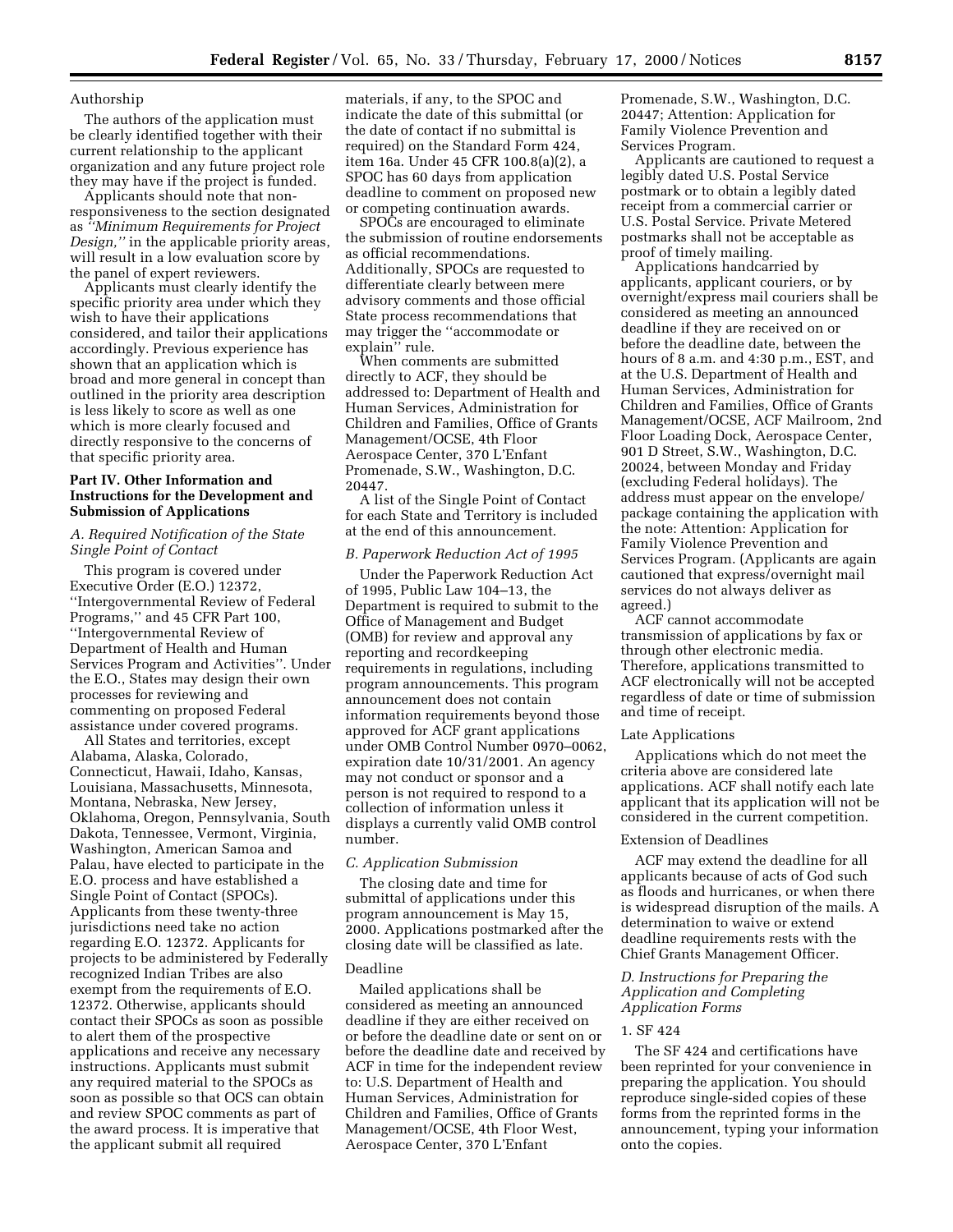At the top of the Cover Page of the SF 424, enter the single priority area number under which the application is being submitted. An application should be submitted under only one priority area.

2. SF 424A—Budget Information—Non-Construction Programs

With respect to the 424A, Budget Information—Non-Construction Programs, Sections A, B, C, E, and F are to be completed. Section D does not

In order to assist applicants in correctly completing the SF 424 and 424A, detailed instructions for completing these forms are contained on the forms themselves. See the Instructions accompanying the attached SF 424A, as well as the instructions set forth below.

#### *Section A—Budget Summary*

Lines 1–4

Column (a) Line 1—Enter OCS FVPS Program. Column (b) Line 1—Enter 93.592.

Columns (c) and (d)—Not Applicable. Columns (e), (f) and (g)—For lines 1 through 4, enter in appropriate amounts needed to support the project for the entire project period.

#### Line 5

Enter the figures from Line 1 for all columns completed, (e), (f), and (g).

### *Section B—Budget Categories*

This section should contain entries for OCS funds only. For all projects, the first budget period will be entered in Column (1).

Allocability of costs is governed by applicable cost principles set forth in the *Code of Federal Regulations (CFR)*, Title 45, Parts 74 and 92.

Budget estimates for administrative costs must be supported by adequate detail for the grants officer to perform a cost analysis and review. Adequately detailed calculations for each budget object class are those which reflect estimation methods, quantities, unit costs, salaries, and other similar quantitative detail sufficient for the calculation to be duplicated. For any additional object class categories included under the object class *other*, identify the additional object class(es) and provide supporting calculations. Supporting narratives and

justifications are required for each budget category, with emphasis on unique/special initiatives; large dollar amounts; local, regional, or other travel; new positions; major equipment

purchases; and training programs. A detailed itemized budget with a separate budget justification for each major item should be included as indicated below:

### Line 6a

*Personnel*—Enter the total costs of salaries and wages.

*Justification*—Identify the project director and staff. Specify by title or name the percentage of time allocated to the project, the individual annual salaries and the cost to the project (both Federal and non-Federal) of the organization's staff who will be working on the project.

### Line 6b

*Fringe Benefits*—Enter the total costs of fringe benefits unless treated as part of an approved indirect cost rate which is entered on Line 6j.

*Justification*—Enter the total costs of fringe benefits, unless treated as part of an approved indirect cost rate. Provide a breakdown of amounts and percentages that comprise fringe benefit costs.

### Line 6c

*Travel*—Enter total cost of all travel by employees of the project. Do not enter costs for consultant's travel.

*Justification*—Include the name(s) of traveler(s), total number of trips, destinations, length of stay, mileage rate, transportation costs and subsistence allowances. Traveler must be a person listed under the personnel line or employee being paid under nonfederal share.

**Note:** Local transportation and Consultant travel costs are entered on Line 6h.

## Line 6d

*Equipment*—Enter the total costs of all equipment to be acquired by the project. *Equipment* means an article of nonexpendable, tangible personal property having a useful life of more than one year and an acquisition cost which equals or exceeds the lesser of (a) the capitalization level established by the organization for financial statement purposes, or (b) \$5,000.

**Note:** If an applicant's current rate agreement was based on another definition for equipment, such as ''tangible personal property \$500 or more'', the applicant shall use the definition used by the cognizant agency in determining the rate(s). However, consistent with the applicant's equipment policy, lower limits may be set.

*Justification*—Equipment to be purchased with Federal funds must be required to conduct the project, and the applicant organization or its subgrantees must not already have the equipment or a reasonable facsimile available to the project.

### Line 6e

*Supplies*—Enter the total costs of all tangible personal property other than that included on line 6d.

*Justification*—Provide a general description of what is being purchased such as type of supplies: office, classroom, medical, *etc.* Include equipment costing less than \$5,000 per item.

## Line 6f

*Contractual*—Enter the total costs of all contracts, including (1) procurement contracts (except those which belong on other lines such as equipment, supplies, etc.) and (2) contracts with secondary recipient organizations including delegate agencies and specific project(s) or businesses to be financed by the applicant.

*Justification*—Attach a list of contractors, indicating the names of the organizations, the purposes of the contracts, the estimated dollar amounts, and selection process of the awards as part of the budget justification. Also provide back-up documentation identifying the name of contractor, purpose of contract, and major cost elements.

**Note 1:** Whenever the applicant/grantee intends to delegate part of the program to another agency, the applicant/grantee must submit Sections A and B of this Form SF– 424A, completed for each delegate agency by agency title, along with the required supporting information referenced in the applicable instructions. The total costs of all such agencies will be part of the amount shown on Line 6f. Provide draft Request for Proposal in accordance with 45 CFR Part 74, Appendix A. All procurement transactions shall be conducted in a manner to provide, to the maximum extent practical, open and free competition.

**Note 2:** Contractual cannot be a person must be an organization, firm, etc. Enter Consultant cost on Line 6h.

#### Line 6g

*Construction*—Not applicable.

### Line 6h

*Other*—Enter the total of all other costs. Such costs, where applicable, may include, but are not limited to, insurance, food, medical and dental costs (non-contractual), fees and travel paid directly to individual consultants, local transportation (all travel which does not require per diem is considered local travel), space and equipment rentals, printing and publication, computer use training costs including tuition and stipends, training service costs including wage payments to individuals and supportive service payments, and staff development costs.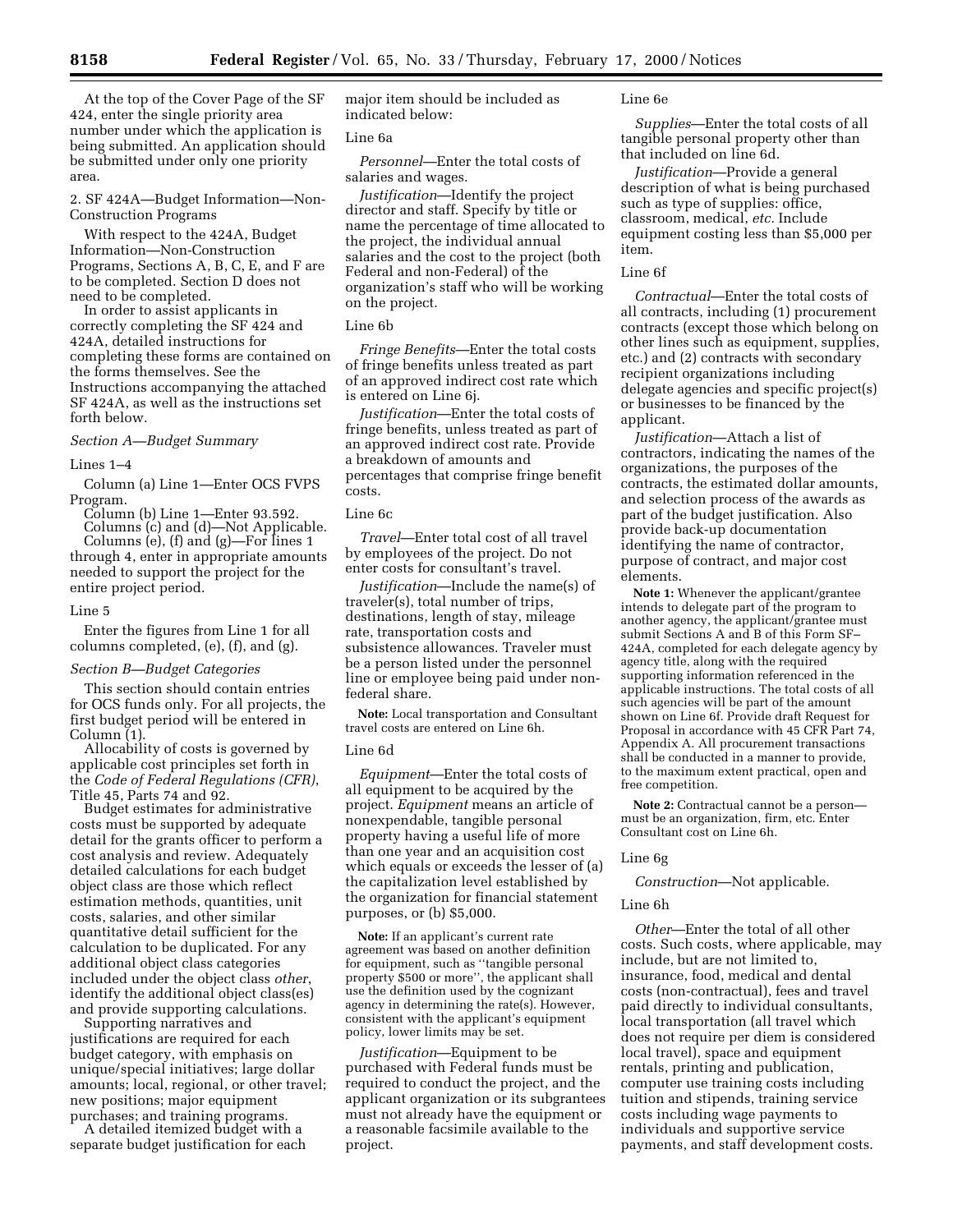## Line 6j

*Indirect Charges*—Enter the total amount of indirect costs. This line should be used only when the applicant currently has an indirect cost rate approved by DHHS or other Federal agencies.

### Line 6k

*Totals*—Enter the total amount of Lines 6i and 6j.

#### Line 7

*Program Income*—Enter the estimated amount of income, if any, expected to be generated from this project. Separately show expected program income generated from OCS support and income generated from other mobilized funds. Do not add or subtract this amount from the budget total. Show the nature and source of income in the program narrative statement.

*Justification*—Describe the nature, source and anticipated use of program income in the Program Narrative Statement.

#### *Section C—Non-Federal Resources*

This section is to record the amounts of *Non-Federal* resources that will be used to support the project. *Non-Federal* resources mean other than OCS funds for which the applicant has received a commitment. Provide a brief explanation, on a separate sheet, showing the type of contribution, broken out by Object Class Category, (See SF–424A, Section B.6) and whether it is cash or third party in-kind. The firm commitment of these required funds must be documented and submitted with the application in order to be given credit in the Criterion.

Except in unusual situations, this documentation must be in the form of letters of commitment or letters of intent from the organization(s)/individuals from which funds will be received.

#### Line 8

Column (a)—Enter the project title. Column (b)—Enter the amount of cash

or donations to be made by the applicant.

Column (c)—Enter the State contribution.

Column (d)—Enter the amount of cash and third party in-kind contributions to be made from all other sources.

Column (e)—Enter the total of

columns (b), (c), and (d).

### Lines 9, 10 and 11

Leave Blank.

### Line 12

Carry the total of each column of Line 8, (b) through (e). The amount in

Column (e) should be equal to the amount on Section A, Line 5, Column (f).

*Justification*—Describe third party inkind contributions, if included.

*Section F—Other Budget Information*

## Line 21

*Direct Charges*—Include narrative justification required under Section B for each object class category for the total project period.

## Line 22

*Indirect Charges*—Enter the type of DHHS or other Federal agency approved indirect cost rate (provisional, predetermined, final or fixed) that will be in effect during the funding period, the estimated amount of the base to which the rate is applied and the total indirect expense. Also, enter the date the rate was approved, where applicable. Attach a copy of the approved rate agreement.

### Line 23

Provide any other explanations and continuation sheets required or deemed necessary to justify or explain the budget information.

3. Project Summary Description

Clearly mark this separate page with the applicant name as shown in item 5 of the SF 424, and the title of the project as shown in item 11 of the SF 424. The summary description should not exceed 300 words. These 300 words become part of the computer database on each project.

Care should be taken to produce a summary description which accurately and concisely reflects the application. It should describe the objectives of the project, the approaches to be used, and the outcomes expected. The description should also include a list of major products that will result from the proposed project, such as software packages, materials, management procedures, data collection instruments, training packages, or videos (please note that audiovisuals should be closed captioned). The project summary description, together with the information on the SF 424, will constitute the project ''abstract.'' It is the major source of information about the proposed project and is usually the first part of the application that the reviewers read in evaluating the application.

### 4. Program Narrative Statement

The Program Narrative Statement is a very important part of an application. It should be clear, concise, and address the specific requirements mentioned

under the priority area description in Part II. The narrative should also provide information concerning how the application meets the evaluation criteria using the following headings:

- (a) Need for the Project;
- (b) Goals and Objectives;
- (c) Approach;
- (d) Results and Benefits; and
- (e) Level of effort.

The specific information to be included under each of these headings is described in Part III, Evaluation Criteria.

The narrative should be typed doublespaced on a single-side of an  $8\frac{1}{2}$ " x  $11$ " plain white paper, with 1″ margins on all sides. All pages of the narrative (including charts, references/footnotes, tables, maps, exhibits, etc.) must be sequentially numbered, beginning with ''Objectives and Need for the Project'' as page number one. Applicants should not submit reproductions of larger size paper, reduced to meet the size requirement.

The length of the application, including the application forms and all attachments, should not exceed 60 pages. A page is a single side of an 81⁄2″ x; 11″ sheet of paper. Applicants are requested not to send pamphlets, maps, brochures or other printed material along with their application as these pose photocopy difficulties. These materials, if submitted, will not be included in the review process if they exceed the 60-page limit. Each page of the application will be counted to determine the total length.

#### 5. Organizational Capability Statement

The Organizational Capability Statement should consist of a brief (two to three pages) background description of how the applicant organization (or the unit within the organization that will have responsibility for the project) is organized, the types and quantity of services it provides, and/or the research and management capabilities it possesses. This description should cover capabilities not included in the Program Narrative Statement. It may include descriptions of any current or previous relevant experience, or describe the competence of the project team and its demonstrated ability to produce a final product that is readily comprehensible and usable. An organization chart showing the relationship of the project to the current organization should be included.

### 6. Assurances/Certifications

Applicants are required to file an SF 424B, Assurances—Non-Construction Programs, and the Certification Regarding Lobbying. Both must be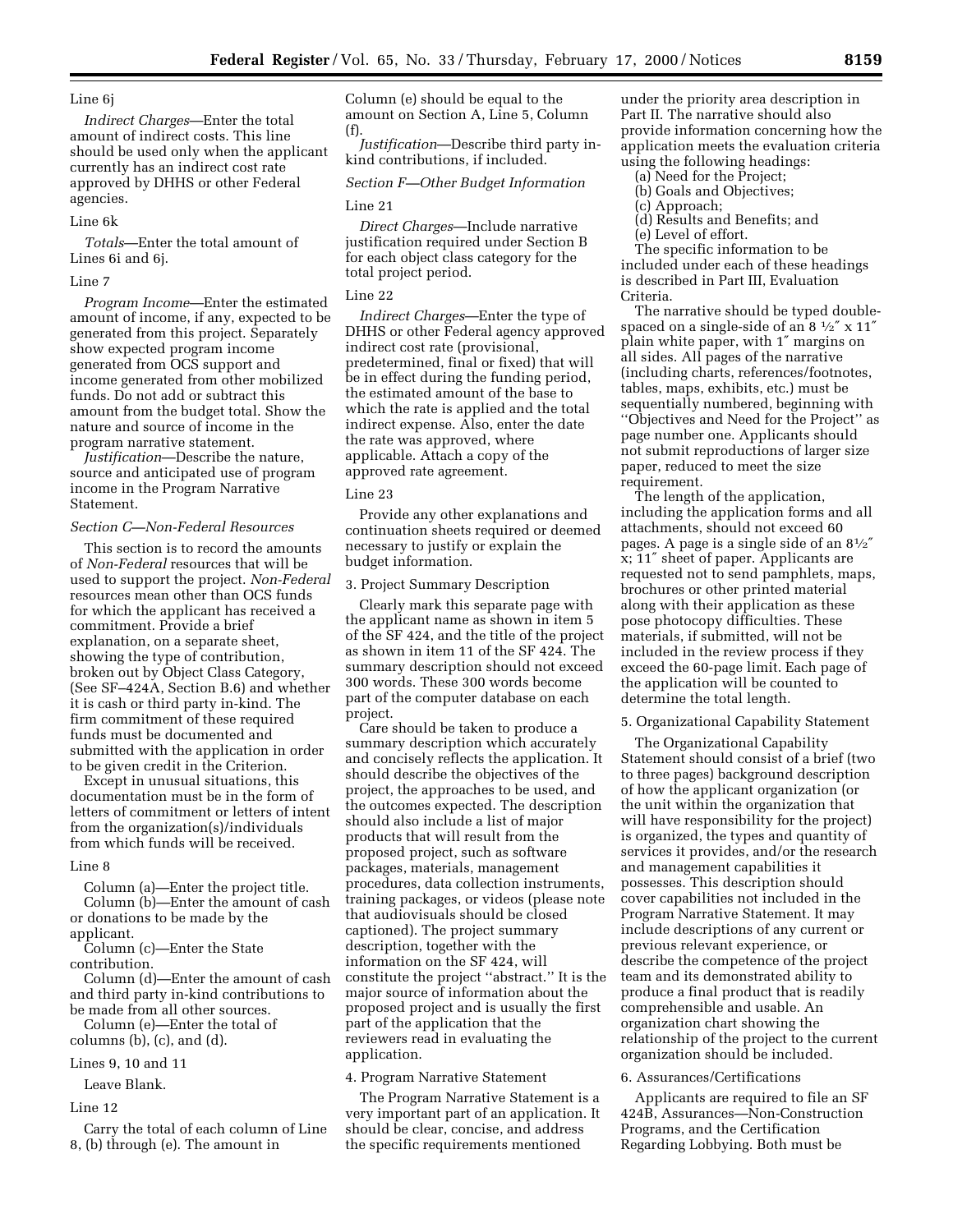signed and returned with the application. In addition, applicants must certify their compliance with: (1) Drug-Free Workplace Requirements; and (2) Debarment and Other Responsibilities; and (3) Certification Regarding Environmental Tobacco Smoke. These certifications are selfexplanatory. Copies of these assurances/ certifications are reprinted at the end of this Application Kit and should be reproduced as necessary. A duly authorized representative of the applicant organization must certify that the applicant is in compliance with these assurances/certifications. A signature on the SF 424B indicates compliance with the Drug Free Workplace Requirements, and Debarment and Other Responsibilities, and Environmental Tobacco Smoke certifications, and compliance with Title VI of the Civil Rights Act of 1964.

### *E. The Application Package*

Each application package must include an original and four copies of the complete application. Each copy should be stapled securely (front and back if necessary) in the upper left-hand corner. All pages of the narrative (including charts, tables, maps, exhibits, etc.) must be sequentially numbered, beginning with page one. In order to facilitate handling, please do not use covers, binders or tabs. Do not include extraneous materials as attachments, such as agency promotion brochures, slides, tapes, film clips, minutes of meetings, survey instruments or articles of incorporation.

Applicants should include a selfaddressed stamped acknowledgment card. All applicants will be notified automatically about the receipt of their application. If acknowledgment of receipt of your application is not received within three weeks after the deadline date, please notify ACF by telephone at (202) 401–5103.

### *F. Post-Award Information and Reporting Requirements*

Following approval of the applications selected for funding, notice of project approval and authority to draw down project funds will be made in writing. The official award document is the Financial Assistance Award which provides the amount of Federal funds approved for use in the project, the project and budget periods for which support is provided, the terms and conditions of the award, the total project period for which support is contemplated, and the total required financial grantee participation.

For General Conditions and Special Conditions (where the latter are warranted) which will be applicable to grants, grantees will be subject to the provisions of 45 CFR part 74 or 92.

Grantees will be required to submit quarterly progress and semi-annual financial reports (SF 269) throughout the project period, as well as a final progress and financial report within 90 days of the termination of the project.

Grantees are subject to the audit requirements in 45 CFR Parts 74 (nongovernmental), 92 (governmental), OMB Circular A–133 and OMB Circular A– 128. If an applicant does not request indirect costs, it should anticipate in its budget request the cost of having an audit performed at the end of the grant period.

Section 319 of Public Law 101–121, signed into law on October 23, 1989, imposes prohibitions and requirements for disclosure and certification related to lobbying on recipients of Federal contracts, grants, cooperative agreements, and loans. It provides exemptions or Indian Tribes and Tribal organizations. Current and prospective recipients (and their subtier contractors and/or grantees) are prohibited from using Federal funds, other than profits from a Federal contract, for lobbying Congress or any Federal agency in connection with the award of a contract, grant, cooperative agreement or loan. In addition, for each award action in excess of \$100,000 (or \$150,000 for loans), the law requires recipients and their subtier contractors and/or subgrantees (1) To certify that they have neither used nor will use any appropriated funds for payment to lobbyists; (2) to disclose the name, address, payment details, and the purpose of any agreements with lobbyists whom recipients or their subtier contractors or subgrantees will pay with profits or nonappropriated funds on or after December 22, 1989; and (3) to file quarterly up-dates about the use of lobbyists if material changes occur in their use. The law establishes civil penalties for noncompliance.

(Catalog of Federal Domestic Assistance number 93.592, Family Violence Prevention and Services)

Dated: February 8, 2000.

#### **Donald Sykes,**

*Director, Office of Community Services.*

### **Family Violence Prevention and Services Program**

#### *List of Attachments*

- Attachment B–1—Application for Federal Assistance
- Attachment B–2—Budget Information— Non-Construction Programs
- Attachment B–3—Assurances—Non-Construction Programs
- Attachment C—Certification Regarding Drug-Free Workplace Requirements

Attachment D—Certification Regarding Debarment, Suspension, and other Responsibility Matters (Primary Covered Transactions)

- Attachment E—Certification Regarding Environmental Tobacco Smoke
- Attachment F–1—Certification Regarding Lobbying
- Attachment F–2—Disclosure of Lobbying Activities
- Attachment G—State Single Point of Contact Listing

**BILLING CODE 4184–01–P**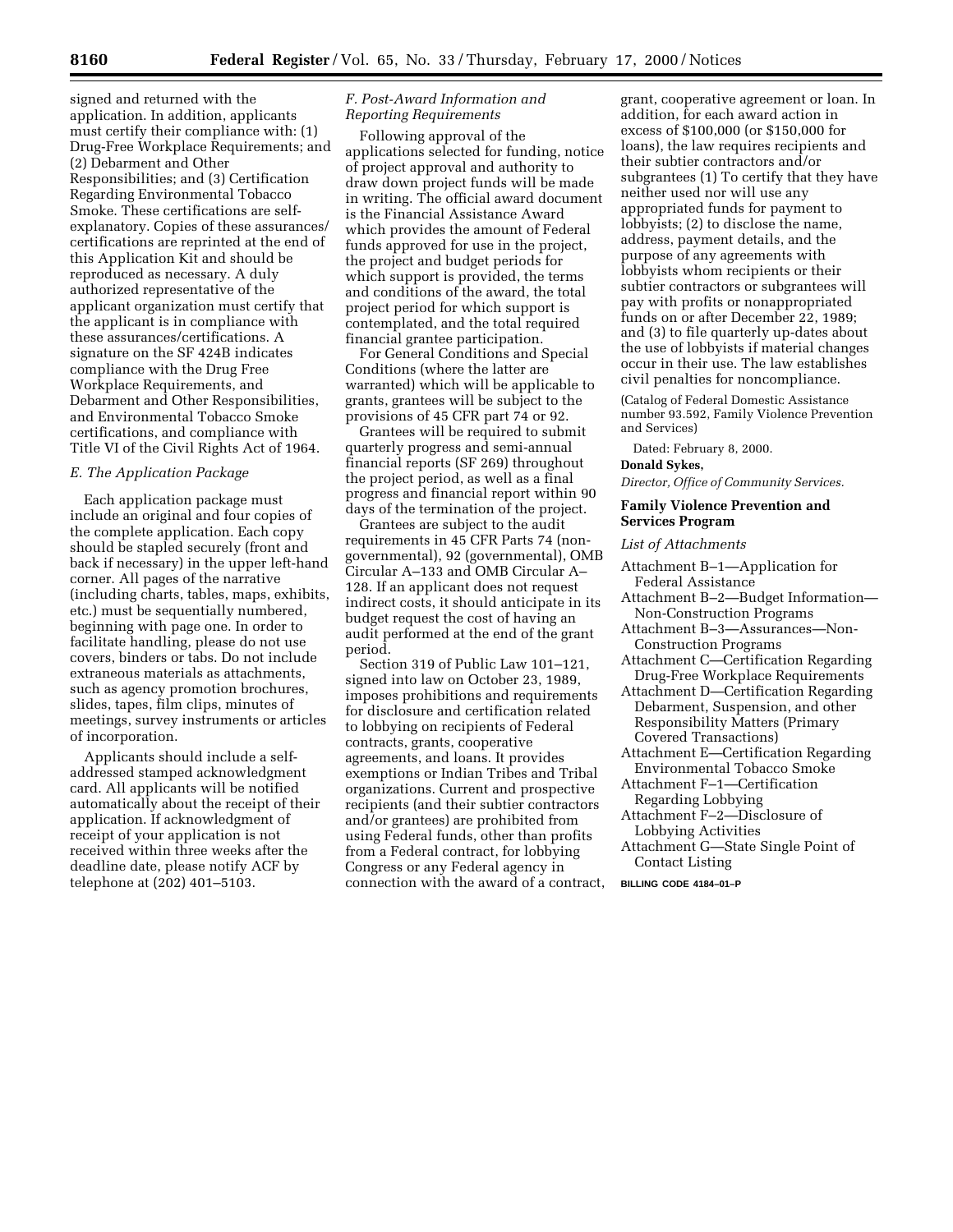| <b>APPLICATION FOR</b><br><b>FEDERAL ASSISTANCE</b>                                                                                         |                                                                                                                                                                                                                                      |                                                                                                                     | <b>Attachment B-1, Page 1</b><br>OMB Approval No. 0348-004                             |                                                                                                                                                                                                                                                                                                                                                                                                                                          |                                                                                                                                                                                                                                      |  |
|---------------------------------------------------------------------------------------------------------------------------------------------|--------------------------------------------------------------------------------------------------------------------------------------------------------------------------------------------------------------------------------------|---------------------------------------------------------------------------------------------------------------------|----------------------------------------------------------------------------------------|------------------------------------------------------------------------------------------------------------------------------------------------------------------------------------------------------------------------------------------------------------------------------------------------------------------------------------------------------------------------------------------------------------------------------------------|--------------------------------------------------------------------------------------------------------------------------------------------------------------------------------------------------------------------------------------|--|
|                                                                                                                                             |                                                                                                                                                                                                                                      |                                                                                                                     | <b>2. DATE SUBMITTED</b>                                                               |                                                                                                                                                                                                                                                                                                                                                                                                                                          | <b>Applicant Identifier</b>                                                                                                                                                                                                          |  |
| Application                                                                                                                                 | 1. TYPE OF SUBMISSION:<br><b>3. DATE RECEIVED BY STATE</b><br>Preapplication<br>$\Box$ Construction<br>Construction<br>4. DATE RECEIVED BY FEDERAL AGENCY<br>Non-Construction<br>Non-Construction<br><b>5. APPLICANT INFORMATION</b> |                                                                                                                     |                                                                                        |                                                                                                                                                                                                                                                                                                                                                                                                                                          | <b>State Application Identifier</b>                                                                                                                                                                                                  |  |
|                                                                                                                                             |                                                                                                                                                                                                                                      |                                                                                                                     |                                                                                        |                                                                                                                                                                                                                                                                                                                                                                                                                                          | <b> Federal Identifier</b>                                                                                                                                                                                                           |  |
|                                                                                                                                             |                                                                                                                                                                                                                                      |                                                                                                                     |                                                                                        |                                                                                                                                                                                                                                                                                                                                                                                                                                          |                                                                                                                                                                                                                                      |  |
| Legal Name:                                                                                                                                 |                                                                                                                                                                                                                                      |                                                                                                                     |                                                                                        | Organizational Unit:                                                                                                                                                                                                                                                                                                                                                                                                                     |                                                                                                                                                                                                                                      |  |
|                                                                                                                                             | Address (give city, county, State, and zip code):                                                                                                                                                                                    |                                                                                                                     |                                                                                        | this application <i>(give area code)</i>                                                                                                                                                                                                                                                                                                                                                                                                 | Name and telephone number of person to be contacted on matters involvir                                                                                                                                                              |  |
| <b>8. TYPE OF APPLICATION:</b><br>A. Increase Award                                                                                         | $\Box$ New<br>If Revision, enter appropriate letter(s) in box(es)<br>D. Decrease Duration Other/specify):                                                                                                                            | 6. EMPLOYER IDENTIFICATION NUMBER (EIN):<br><b>Continuation</b><br><b>B. Decrease Award</b><br>C. Increase Duration | Revision                                                                               | 7. TYPE OF APPLICANT: (enter appropriate letter in box)<br>A. State<br>H. Independent School Dist.<br><b>B. County</b><br>I. State Controlled Institution of Higher Learning<br>C. Municipal<br>J. Private University<br>D. Township<br>K. Indian Tribe<br>E. Interstate<br>L. Individual<br>F. Intermunicipal<br>M. Profit Organization<br>G. Special District<br>N. Other (Specify) ____________________<br>9. NAME OF FEDERAL AGENCY: |                                                                                                                                                                                                                                      |  |
| TITLE:<br>12. AREAS AFFECTED BY PROJECT (Cities, Counties, States, etc.):<br><b>13. PROPOSED PROJECT</b><br>14. CONGRESSIONAL DISTRICTS OF: |                                                                                                                                                                                                                                      |                                                                                                                     | 11. DESCRIPTIVE TITLE OF APPLICANT'S PROJECT:                                          |                                                                                                                                                                                                                                                                                                                                                                                                                                          |                                                                                                                                                                                                                                      |  |
| <b>Start Date</b>                                                                                                                           | <b>Ending Date</b>                                                                                                                                                                                                                   | a. Applicant                                                                                                        |                                                                                        | b. Project                                                                                                                                                                                                                                                                                                                                                                                                                               |                                                                                                                                                                                                                                      |  |
| <b>15. ESTIMATED FUNDING:</b>                                                                                                               |                                                                                                                                                                                                                                      |                                                                                                                     | 16. IS APPLICATION SUBJECT TO REVIEW BY STATE EXECUTIVE<br><b>ORDER 12372 PROCESS?</b> |                                                                                                                                                                                                                                                                                                                                                                                                                                          |                                                                                                                                                                                                                                      |  |
| a. Federal<br>\$                                                                                                                            |                                                                                                                                                                                                                                      |                                                                                                                     | $\overline{\phantom{a}}$                                                               |                                                                                                                                                                                                                                                                                                                                                                                                                                          |                                                                                                                                                                                                                                      |  |
| b. Applicant                                                                                                                                |                                                                                                                                                                                                                                      | \$                                                                                                                  | 00                                                                                     |                                                                                                                                                                                                                                                                                                                                                                                                                                          | a. YES. THIS PREAPPLICATION/APPLICATION WAS MADE<br><b>AVAILABLE TO THE STATE EXECUTIVE ORDER 12372</b><br>PROCESS FOR REVIEW ON:                                                                                                    |  |
| c. State                                                                                                                                    |                                                                                                                                                                                                                                      | \$                                                                                                                  | 00                                                                                     |                                                                                                                                                                                                                                                                                                                                                                                                                                          | DATE ____________________                                                                                                                                                                                                            |  |
| d. Local<br>\$                                                                                                                              |                                                                                                                                                                                                                                      |                                                                                                                     | - 00                                                                                   |                                                                                                                                                                                                                                                                                                                                                                                                                                          | b. No. <b>C</b> PROGRAM IS NOT COVERED BY E.O. 12372                                                                                                                                                                                 |  |
| e. Other<br>\$                                                                                                                              |                                                                                                                                                                                                                                      |                                                                                                                     | $\boldsymbol{\theta}$                                                                  | OR PROGRAM HAS NOT BEEN SELECTED BY STATE<br><b>FOR REVIEW</b>                                                                                                                                                                                                                                                                                                                                                                           |                                                                                                                                                                                                                                      |  |
| f. Program Income<br>\$                                                                                                                     |                                                                                                                                                                                                                                      |                                                                                                                     | 00                                                                                     |                                                                                                                                                                                                                                                                                                                                                                                                                                          | 17. IS THE APPLICANT DELINQUENT ON ANY FEDERAL DEBT?                                                                                                                                                                                 |  |
| g. TOTAL<br>\$                                                                                                                              |                                                                                                                                                                                                                                      |                                                                                                                     | $\overline{00}$                                                                        | Yes If "Yes," attach an explanation.<br>$\square$ No                                                                                                                                                                                                                                                                                                                                                                                     |                                                                                                                                                                                                                                      |  |
|                                                                                                                                             |                                                                                                                                                                                                                                      | ATTACHED ASSURANCES IF THE ASSISTANCE IS AWARDED.                                                                   |                                                                                        |                                                                                                                                                                                                                                                                                                                                                                                                                                          | 18. TO THE BEST OF MY KNOWLEDGE AND BELIEF, ALL DATA IN THIS APPLICATION/PREAPPLICATION ARE TRUE AND CORRECT, THE<br>DOCUMENT HAS BEEN DULY AUTHORIZED BY THE GOVERNING BODY OF THE APPLICANT AND THE APPLICANT WILL COMPLY WITH THE |  |
| a. Type Name of Authorized Representative                                                                                                   |                                                                                                                                                                                                                                      |                                                                                                                     | lb. Title                                                                              |                                                                                                                                                                                                                                                                                                                                                                                                                                          | c. Telephone Number                                                                                                                                                                                                                  |  |
| d. Signature of Authorized Representative                                                                                                   |                                                                                                                                                                                                                                      |                                                                                                                     |                                                                                        |                                                                                                                                                                                                                                                                                                                                                                                                                                          | e. Date Signed                                                                                                                                                                                                                       |  |
| <b>Previous Edition Usable</b>                                                                                                              | Authorized for Local Reproduction                                                                                                                                                                                                    |                                                                                                                     |                                                                                        |                                                                                                                                                                                                                                                                                                                                                                                                                                          | Standard Form 424 (Rev. 7-97)<br>Prescribed by OMB Circular A-102                                                                                                                                                                    |  |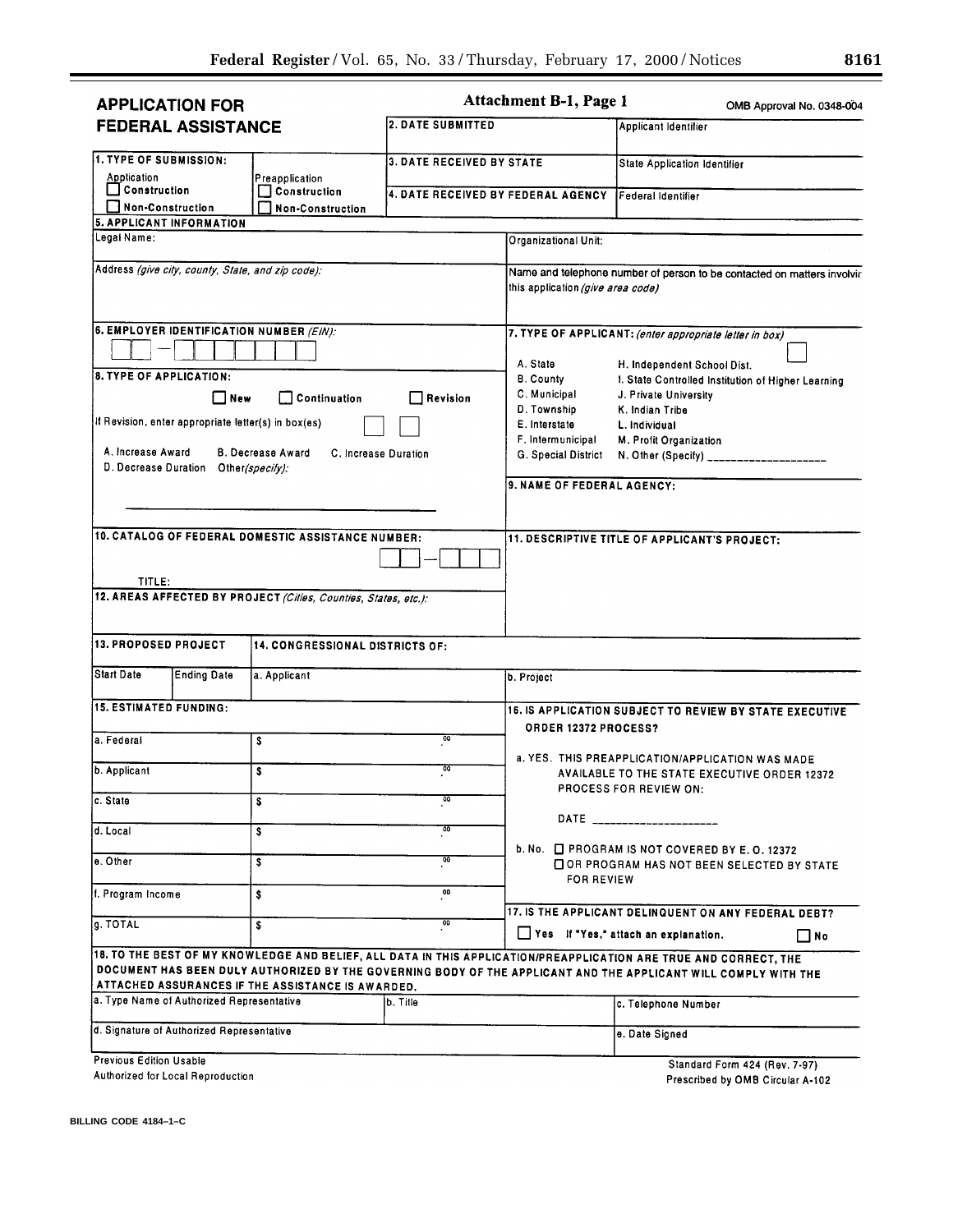#### **Instructions for the SF–424**

Public reporting burden for this collection of information is estimated to average 45 minutes per response, including time for reviewing instructions, searching existing data sources, gathering and maintaining the data needed, and completing and reviewing the collection of information. Send comments regarding the burden estimate or any other aspect of this collection of information, including suggestions for reducing this burden, to the Office of Management and Budget, Paperwork Reduction Project (0348–0043), Washington, DC 20503.

Please do not return your completed form to the office of Management and Budget. Send it to the address provided by the sponsoring agency.

This is a standard form used by applicants as a required facesheet for preapplications and applications submitted for Federal assistance. It will be used by Federal agencies to obtain applicant certification that States which have established a review and comment procedure in response to Executive Order 12372 and have selected the program to be included in their process, have been given an opportunity to review the applicant's submission.

#### Item and Entry

1. Self-explanatory.

2. Date application submitted to Federal agency (or State if applicable) and applicant's control number (if applicable).

3. State use only (if applicable).

4. If this application is to continue or revise an existing award, enter present

Federal identifier number. If for a new project, leave blank.

5. Legal name of applicant, name of primary organization unit which will undertake the assistance activity, complete address of the applicant, and name and telephone number of the person to contact on matters related to this application.

6. Enter Employer Identification Number (EIN) as assigned by the Internal Revenue Service.

7. Enter the appropriate letter in the space provided.

8. Check appropriate box and enter appropriate letter(s) in the space(s) provided:

- —''New'' means a new assistance award. —''Continuation'' means an extension for an additional funding/budget period for a project with a projected completion date.
- —''Revision'' means any change in the Federal Government's financial obligation or contingent liability from an existing obligation.

9. Name of Federal agency from which assistance is being requested with this application.

10. Use the Catalog of Federal Domestic Assistance number and title of the program under which assistance is requested.

11. Enter a brief descriptive title of the project. if more than one program is involved, you should append an explanation on a separate sheet. If appropriate (*e.g.,* construction or real property projects), attach a map showing project location. For preapplications, use a separate sheet to provide a summary description of this project.

12. List only the largest political entities affected (*e.g.,* State, counties, cities). 13. Self-explanatory.

14. List the applicant's Congressional District and any District(s) affected by the program or project.

15. Amount requested or to be contributed during the first funding/budget period by each contributor. Value of inkind contributions should be included on appropriate lines as applicable. If the action will result in a dollar change to an existing award, indicate *only* the amount of the change. For decreases, enclose the amounts in parentheses. If both basic and supplemental amounts are included, show breakdown on an attached sheet. For multiple program funding, use totals and show breakdown using same categories as item 15.

16. Applicants should contact the State Single Point of Contact (SPOC) for Federal Executive Order 12372 to determine whether the application is subject to the State intergovernmental review process.

17. This question applies to the applicant organization, not the person who signs as the authorized representative. Categories of debt include delinquent audit disallowances, loans and taxes.

18. To be signed by the authorized representative of the applicant. A copy of the governing body's authorization for you to sign this application as official representative must be on file in the applicant's office. (Certain Federal agencies may require that this authorization be submitted as part of the application.)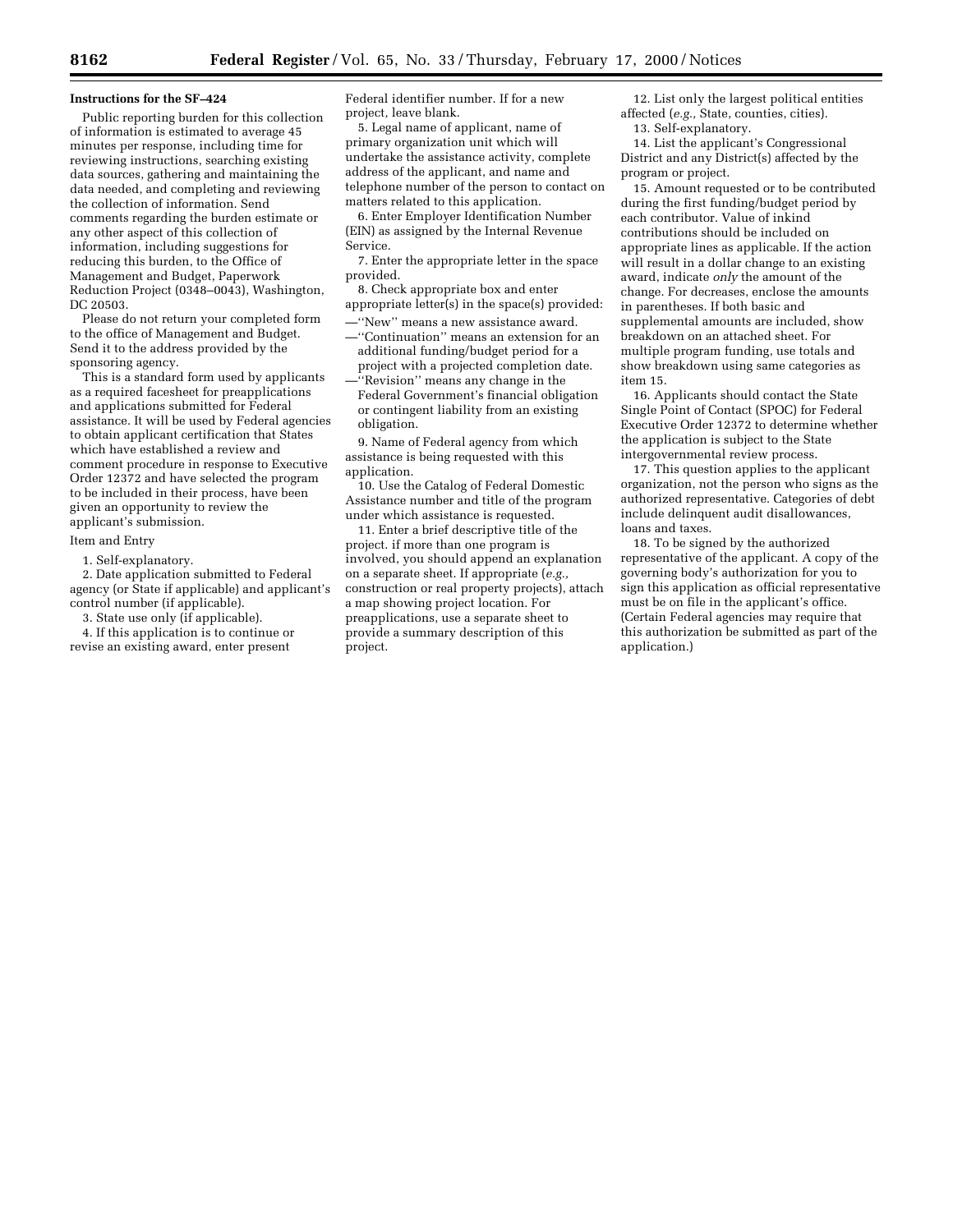|                                                                        | ø                      | <b>UDGET INFORMATION - Non-Construction Programs</b> |                                            | Attachment B-2, Page 1  | OMB Approval No. 0348-0044                                         |
|------------------------------------------------------------------------|------------------------|------------------------------------------------------|--------------------------------------------|-------------------------|--------------------------------------------------------------------|
|                                                                        | 濕                      | <b>SECTION A-BUDGET SUMMARY</b>                      |                                            |                         |                                                                    |
| Domestic Assistance<br>Catalog of Federal<br>Grant Program<br>Function |                        | Estimated Unobligated Funds                          |                                            | New or Revised Budget   |                                                                    |
| Number<br>$\widehat{e}$<br>or Activity<br>$\widehat{a}$                | Federal<br>$\odot$     | Non-Federal<br>$\mathbf{\widehat{e}}$                | Federal<br>$\widehat{e}$                   | Non-Federal<br>$\oplus$ | Total<br>මු                                                        |
| ÷                                                                      | $\leftrightarrow$      | မာ                                                   | ↮                                          | ↮                       | ₩                                                                  |
| $\dot{\mathbf{N}}$                                                     |                        |                                                      |                                            |                         |                                                                    |
| $\mathbf{c}$                                                           |                        |                                                      |                                            |                         |                                                                    |
| 4                                                                      |                        |                                                      |                                            |                         |                                                                    |
| <b>Totals</b><br>ယ္ပ                                                   | $\boldsymbol{\varphi}$ | 49                                                   | ↮                                          | ↮                       | ₩                                                                  |
|                                                                        |                        | <b>SECTION B - BUDGET CATEGORIES</b>                 |                                            |                         |                                                                    |
| 6. Object Class Categories                                             |                        |                                                      | <b>GRANT PROGRAM, FUNCTION OR ACTIVITY</b> |                         | Total                                                              |
|                                                                        | <u> ମ</u> ି⊕           | ସ∣∾                                                  | ືອ∞                                        | ৱ∣∾                     | $\widehat{\mathbf{e}}$                                             |
| a. Personnel                                                           |                        |                                                      |                                            |                         | မာ                                                                 |
| b. Fringe Benefits                                                     |                        |                                                      |                                            |                         |                                                                    |
| c. Travel                                                              |                        |                                                      |                                            |                         |                                                                    |
| d. Equipment                                                           |                        |                                                      |                                            |                         |                                                                    |
| e. Supplies                                                            |                        |                                                      |                                            |                         |                                                                    |
| f. Contractual                                                         |                        |                                                      |                                            |                         |                                                                    |
| g. Construction                                                        |                        |                                                      |                                            |                         |                                                                    |
| h. Other                                                               |                        |                                                      |                                            |                         |                                                                    |
| i. Total Direct Charges (sum of 6a-6h)                                 |                        |                                                      |                                            |                         |                                                                    |
| j. Indirect Charges                                                    |                        |                                                      |                                            |                         |                                                                    |
| k. TOTALS (sum of 6i and 6j)                                           | $\bullet$              | ↔                                                    | ↮                                          | ↮                       | ↮                                                                  |
| a.<br>Na                                                               | j<br>Ø                 |                                                      |                                            |                         |                                                                    |
| 7. Program Income                                                      | ₩                      | ₩                                                    | ↮                                          | ↮                       | ↮                                                                  |
| Previous Edition IIsable                                               |                        | <b>Authorized for Local Reproduction</b>             |                                            |                         | Standard Form 424A (Rev. 7-97)<br>Prescribed by OMB Circular A-102 |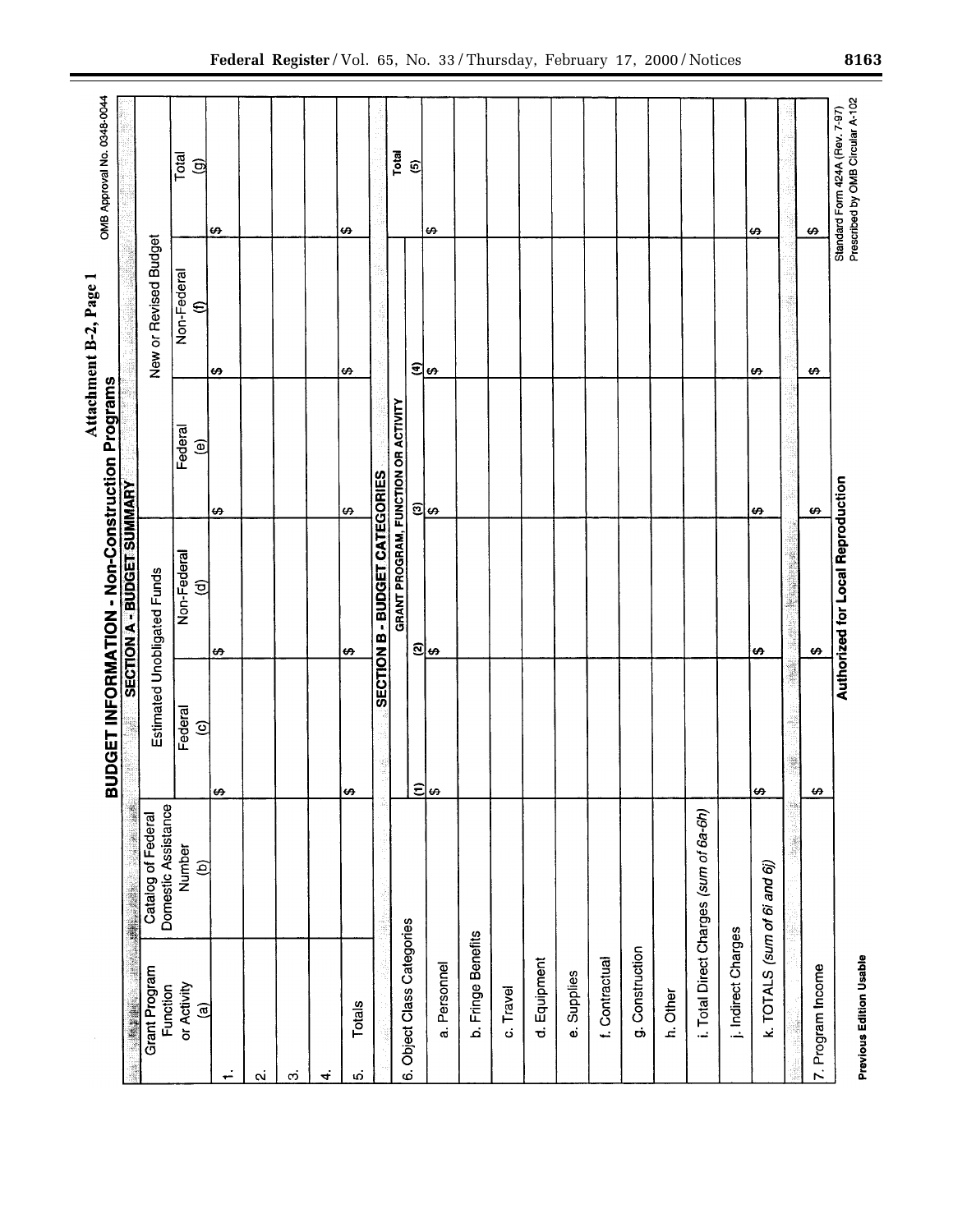|                                                                                                                                                                                                                                                        |                                                                                 |                                           |                       | Attachment B-2, Page 2         |                                       |
|--------------------------------------------------------------------------------------------------------------------------------------------------------------------------------------------------------------------------------------------------------|---------------------------------------------------------------------------------|-------------------------------------------|-----------------------|--------------------------------|---------------------------------------|
|                                                                                                                                                                                                                                                        | Î<br>Ñ                                                                          | <b>SECTION C- NON-FEDERAL RESOURCES</b>   |                       |                                |                                       |
| (a) Grant Program                                                                                                                                                                                                                                      |                                                                                 | (b) Applicant                             | (c) State             | (d) Other Sources              | (e) TOTALS                            |
| ထံ                                                                                                                                                                                                                                                     |                                                                                 | ↮                                         | ↮                     | ↮                              | ₩                                     |
| ெ                                                                                                                                                                                                                                                      |                                                                                 |                                           |                       |                                |                                       |
| ö,                                                                                                                                                                                                                                                     |                                                                                 |                                           |                       |                                |                                       |
| $\div$                                                                                                                                                                                                                                                 |                                                                                 |                                           |                       |                                |                                       |
| 12. TOTAL (sum of lines 8-11)                                                                                                                                                                                                                          |                                                                                 | $\boldsymbol{\varphi}$                    | ₩                     | ↮                              | ↔                                     |
| ŵ<br>Š,<br>M.<br>Fri<br>ing the second second second to the second second second to the second second second second to the second second second second second second second second second second second second second second second second second seco | uş<br>Se                                                                        | SECTION D-FORECASTED CASH NEEDS           |                       | ð,                             |                                       |
|                                                                                                                                                                                                                                                        | Total for 1st Year                                                              | <b>1st Quarter</b>                        | 2nd Quarter           | 3rd Quarter                    | 4th Quarter                           |
| 13. Federal                                                                                                                                                                                                                                            | ↮                                                                               | ↮                                         | ↮                     | မာ                             | ↮                                     |
| 14. Non-Federal                                                                                                                                                                                                                                        |                                                                                 |                                           |                       |                                |                                       |
| TOTAL (sum of lines 13 and 14)<br>$\overline{5}$ .                                                                                                                                                                                                     | ↔                                                                               | ₩                                         | ↔                     | 49                             | ₩                                     |
| Ŵ<br>9<br>ğ.<br>ia<br>Rist                                                                                                                                                                                                                             | SECTION E - BUDGET ESTIMATES OF FEDERAL FUNDS NEEDED FOR BALANCE OF THE PROJECT |                                           |                       |                                | 17                                    |
| (a) Grant Program                                                                                                                                                                                                                                      |                                                                                 |                                           |                       | FUTURE FUNDING PERIODS (Years) |                                       |
|                                                                                                                                                                                                                                                        |                                                                                 | (b) First                                 | (c) Second            | (d) Third                      | (e) Fourth                            |
| $\tilde{e}$                                                                                                                                                                                                                                            |                                                                                 | ↮                                         | မာ                    | ₩                              | ↮                                     |
| 17.                                                                                                                                                                                                                                                    |                                                                                 |                                           |                       |                                |                                       |
| $\overline{a}$                                                                                                                                                                                                                                         |                                                                                 |                                           |                       |                                |                                       |
| <u>଼ି</u>                                                                                                                                                                                                                                              |                                                                                 |                                           |                       |                                |                                       |
| 20. TOTAL (sum of lines 16-19)                                                                                                                                                                                                                         |                                                                                 | $\leftrightarrow$                         | 49                    | ↮                              | ↮                                     |
|                                                                                                                                                                                                                                                        |                                                                                 | <b>SECTION F-OTHER BUDGET INFORMATION</b> |                       | Ŕ                              | ı<br>Î.                               |
| 21. Direct Charges:                                                                                                                                                                                                                                    |                                                                                 |                                           | 22. Indirect Charges: |                                |                                       |
| 23. Remarks:                                                                                                                                                                                                                                           |                                                                                 |                                           |                       |                                |                                       |
|                                                                                                                                                                                                                                                        |                                                                                 | <b>Authorized for Local Reproduction</b>  |                       |                                | Standard Form 424A (Rev. 7-97) Page 2 |

**BILLING CODE 4184–01–C**

 $\blacksquare$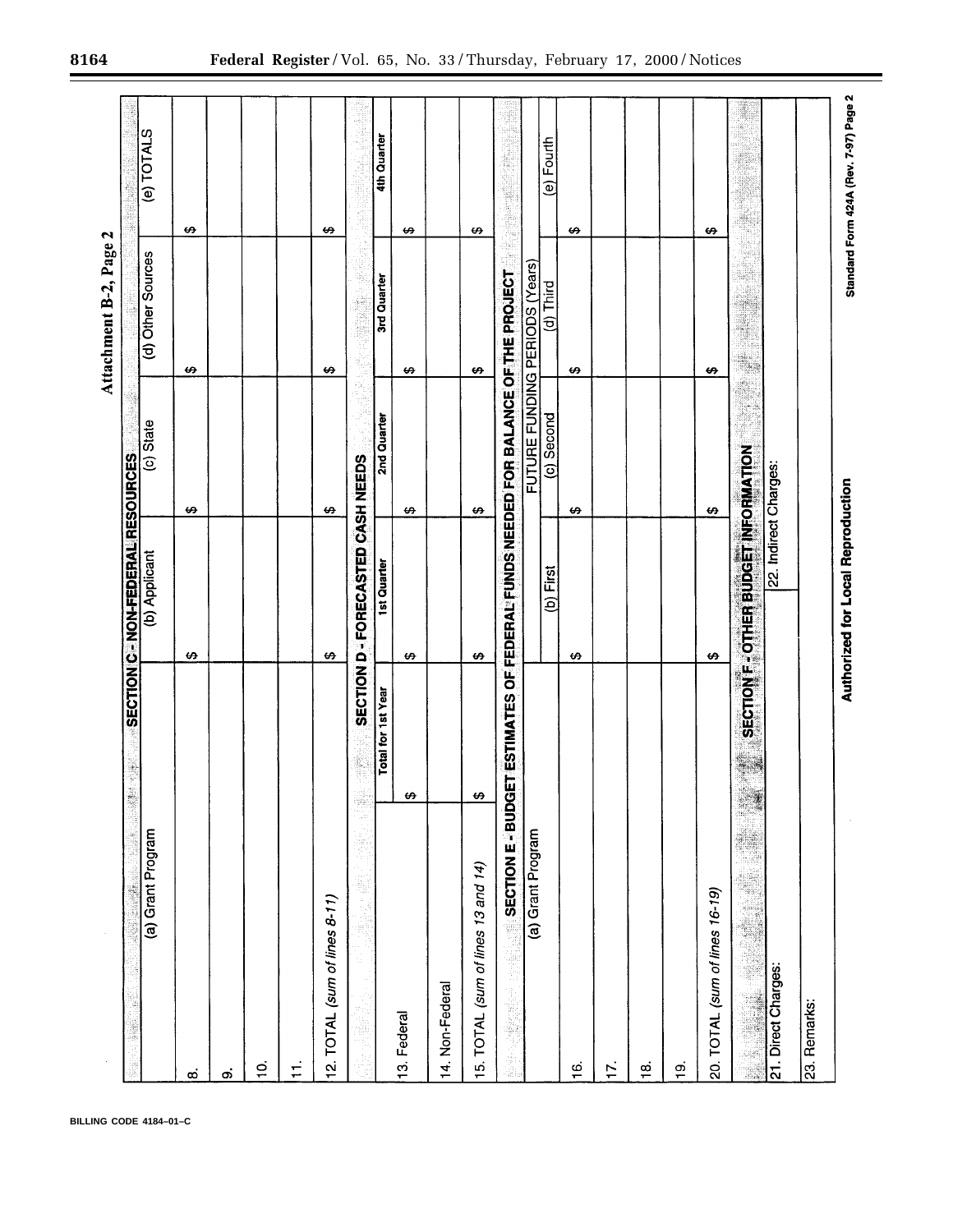#### **Instructions for the SF–424A**

Public reporting burden for this collection of information is estimated to average 180 minutes per response, including time for reviewing instructions, searching existing data sources, gathering and maintaining the data needed, and completing and reviewing the collection of information. Send comments regarding the burden estimate or any other aspect of this collection of information, including suggestions for reducing this burden, to the Office of Management and Budget, Paperwork Reduction Project (0348-0044), Washington, DC 20503.

Please do not return your completed form to the Office of Management and Budget. Send it to the address provided by the sponsoring agency.

#### *General Instructions*

This form is designed so that application can be made for funds from one or more grant programs. In preparing the budget, adhere to any existing Federal grantor agency guidelines which prescribe how and whether budgeted amounts should be separately shown for different functions or activities within the program. For some programs, grantor agencies may require budgets to be separately shown by function or activity. For other programs, grantor agencies may require a breakdown by function or activity. Sections A, B, C, and D should include budget estimates for the whole project except when applying for assistance which requires Federal authorization in annual or other funding period increments. In the latter case, Sections A, B, C, and D should provide the budget for the first budget period (usually a year) and Section E should present the need for Federal assistance in the subsequent budget periods. All applications should contain a breakdown by the object class categories shown in Lines a–k of Section B.

*Section A. Budget Summary Lines 1–4*

### Columns (a) and (b)

For applications pertaining to a *single* Federal grant program (Federal Domestic Assistance Catalog number) and *not requiring* a functional or activity breakdown, enter on Line 1 under Column (a) the Catalog program title and the Catalog number in Column (b).

For applications pertaining to a *single* program *requiring* budget amounts by multiple functions or activities, enter the name of each activity or function on each line in Column (a), and enter the Catalog number in Column (b). For applications pertaining to multiple programs where none of the programs require a breakdown by function or activity, enter the Catalog program title on each line in *Column* (a) and the respective Catalog number on each line in Column (b).

For applications pertaining to *multiple* programs where one or more programs *require* a breakdown by function or activity, prepare a separate sheet for each program requiring the breakdown. Additional sheets should be used when one form does not provide adequate space for all breakdown of data required. However, when more than one sheet is used, the first page should provide the summary totals by programs.

#### Lines 1–4, Columns (c) Through (g)

*For new applications,* leave Column (c) and (d) blank. For each line entry in Columns (a) and (b), enter in Columns (e), (f), and (g) the appropriate amounts of funds needed to support the project for the first funding period (usually a year).

*For continuing grant program applications,* submit these forms before the end of each funding period as requiring by the grantor agency. Enter in Columns (c) and (d) the estimated amounts of funds which will remain unobligated at the end of the grant funding period only if the Federal grantor agency instructions provide for this. Otherwise, leave these columns blank. Enter in columns (e) and (f) the amounts of funds needed for the upcoming period. The amount(s) in Column  $(g)$  should be the sum of amounts in Columns (e) and (f).

*For supplemental grants and changes* to existing grants, do not use Colums (c) and (d). Enter in Column (e) the amount of the increase or decrease of Federal funds and enter in Column (f) the amount of the increase or decrease of non-Federal funds. In Column (g) enter the new total budgeted amount (Federal and non-Federal) which includes the total previous authorized budgeted amounts plus or minus, as appropriate, the amounts shown in Columns (e) and (f). The amount(s) in Column (g) should not equal the sum of amounts in Columns (e) and (f).

Line 5—Show the totals for all columns used.

#### *Section B. Budget Categories*

In the column headings (1) through (4), enter the titles of the same programs, functions, and activities shown on Lines 1–4, Column (a), Section A. When additional sheets are prepared for Section A, provide similar column headings on each sheet. For each program, function or activity, fill in the total requirements for funds (both Federal and non-Federal) by object class categories.

Line 6a–i—Show the totals of Lines 6a to 6h in each column.

Line 6j—Show the amount of indirect cost. Line 6k—Enter the total of amounts of Lines 6i and 6j. For all applications for new grants and continuation grants the total amount in column (5), Line 6k, should be the same as the total amount shown in Section A, Column (g), Line 5. For supplemental grants and changes to grants, the total amount of the increase or decrease as shown in Columns (1)–(4), Line 6k should be the same as the sum of the amounts in Section A, Columns (e) and (f) on Line 5.

Line 7—Enter the estimated amount of income, if any, expected to be generated from this project. Do not add or subtract this amount from the total project amount. Show under the program narrative statement the nature and source of income. The estimated amount of program income may be considered by the Federal grantor agency in determining the total amount of the grant.

#### *Section C. Non-Federal Resources*

Lines 8–11—Enter amounts of non-Federal resources that will be used on the grant. If in-kind contributions are included, provide a brief explanation on a separate sheet.

Column (a)—Enter the program titles identical to Column (a), Section A. A breakdown by function or activity is not necessary.

Column (b)—Enter the contribution to be made by the applicant.

Column (c)—Enter the amount of the State's cash and in-kind contribution if the applicant is not a State or State agency. Applicants which are a State or State

agencies should leave this column blank. Column (d)—Enter the amount of cash and in–kind contributions to be made from all other sources.

Column (e)—Enter the totals of Columns (b), (c), and (d).

Line 12—Enter the total for each of Columns (b)–(e). The amount in Column (e) should be equal to the amount on Line 5, Column (f), Section A.

### *Section D. Forecasted Cash Needs*

Line 13—Enter the amount of cash needed by quarter from the grantor agency during the first year.

Line 14—Enter the amount of cash from all other sources needed by quarter during the first year.

Line 15—Enter the totals of amounts of Lines 13 and 14.

*Section E. Budget Estimates of Federal Funds Needed for Balance of the Project*

Line 16–19—Enter in Column (a) the same grant program titles shown in Column (a), Section A. A breakdown by function or activity is not necessary. For new applications and continuation grant applications, enter in the proper columns amounts of Federal funds which will be needed to complete the program or project over the succeeding funding periods (usually in years). This section need not be completed for revisions (amendments, changes, or supplements) to funds for the current year of existing grants.

If more than four lines are needed to list the program titles, submit additional schedules as necessary.

Line 20—Enter the total for each of the Columns (b)–(e). When additional schedules are prepared for this Section, annotate accordingly and show the overall totals on this line.

#### *Section F. Other Budget Information*

Line 21—Use this space to explain amounts for individual direct object class cost categories that may appear to be out of the ordinary or to explain the details as required by the Federal grantor agency.

Line 22—Enter the type of indirect rate (provisional, predetermined final or fixed) that will be in effect during the funding period, the estimated amount of the base to which the rate if applied, and the total indirect expense.

Line 23—Provide any another explanations or comments deemed necessary.

#### **Assurances—Non-Construction Programs**

Public reporting burden for this collection of information is estimated to average 15 minutes per response, including time for reviewing instructions, searching existing data sources, gathering and maintaining the data needed, and completing and reviewing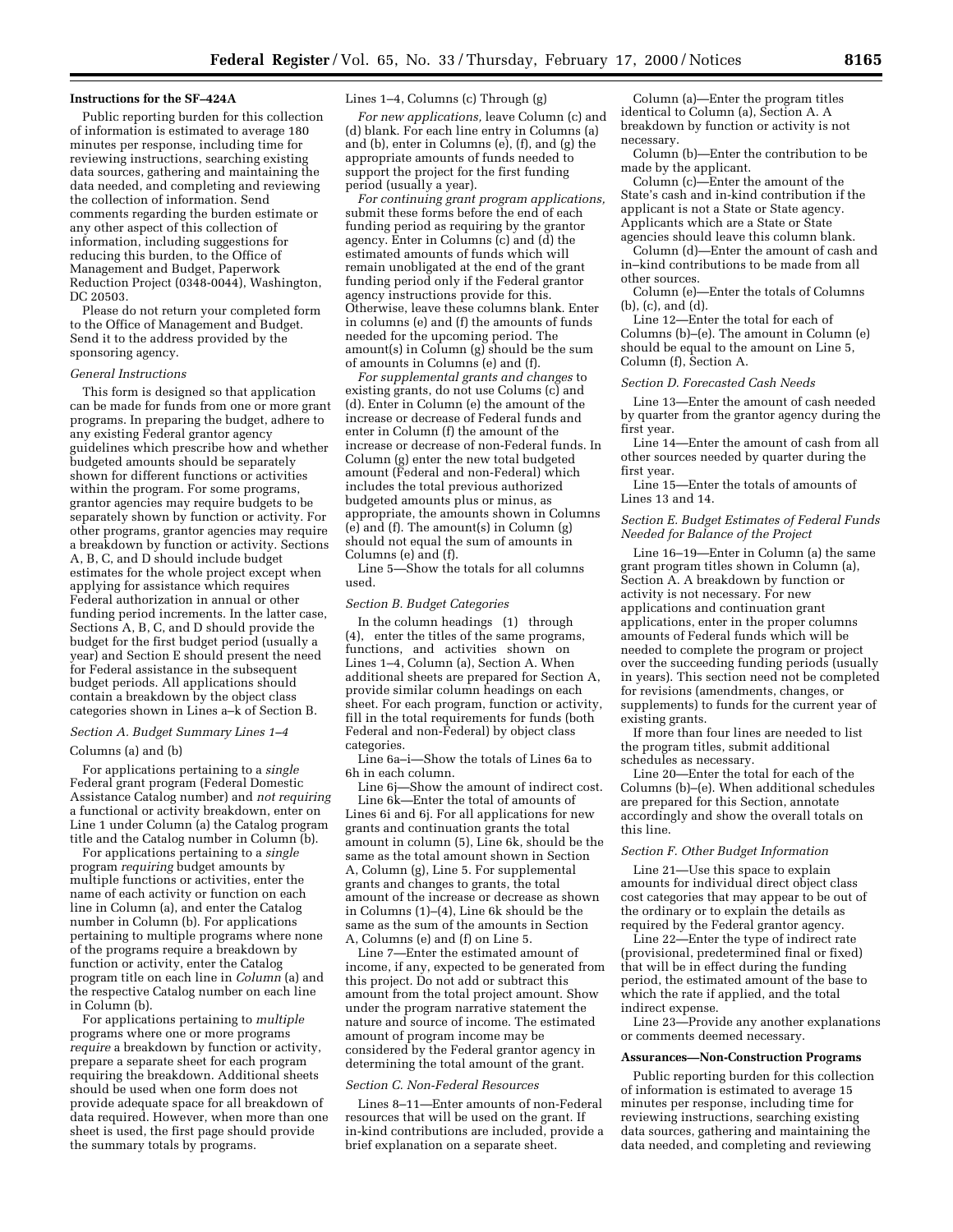the collection of information. Send comments regarding the burden estimate or any other aspect of this collection of information, including suggestions for reducing this burden, to the Office of Management and Budget, Paperwork Reduction Project (0348–0040), Washington, DC 20503.

Please do not return your completed form to the Office of Management and Budget. Send it to the address provided by the sponsoring agency.

**Note:** Certain of these assurances may not be applicable to your project or program. If you have questions, please contact the awarding agency. Further, certain Federal awarding agencies may require applicants to certify to additional assurances. If such is the case, you will be notified.

As the duly authorized representative of the applicant, I certify that the applicant:

1. Has the legal authority to apply for Federal assistance and the institutional, managerial and financial capability (including funds sufficient to pay the non-Federal share of project cost) to ensure proper planning, management and completion of the project described in this application.

2. Will give the awarding agency, the Comptroller General of the United States and, if appropriate, the State, through any authorized representative, access to and the right to examine all records, books, papers, or documents related to the award; and will establish a proper accounting system in accordance with generally accepted accounting standards or agency directives.

3. Will establish safeguards to prohibit employees from using their positions for a purpose that constitutes or presents the appearance of personal or organizational conflict of interest, or personal gain.

4. Will initiate and complete the work within the applicable time frame after receipt of approval of the awarding agency.

5. Will comply with the Intergovernmental Personnel Act of 1970 (42 U.S.C. 4728–4763) relating to prescribed standards for merit systems for programs funded under one of the 19 statutes or regulations specified in Appendix A of OPM's Standards for a Merit System of Personnel Administration (5 CFR 900, Subpart F).

6. Will comply with all Federal statutes relating to nondiscrimination. These include but are not limited to: (a) Title Vi of the Civil Rights Act of 1964 (Pub. L. 88–352) which prohibits discrimination on the basis of race, color or national origin; (b) Title IX of the Education Amendments of 1972, as amended (20 U.S.C. 1681–1683, and 1685–1686), which prohibits discrimination on the basis of sex; (c) Section 504 of the Rehabilitation Act of 1973, as amended (29 U.S.C. 794), which prohibits discrimination on the basis of handicaps; (d) the Age Discrimination Act of 1975, as amended (42 U.S.C. 6101–6107), which prohibits discrimination on the basis of age; (e) the Drug Abuse Office and Treatment Act of 1972 (Pub. L. 92–255), as amended, relating to nondiscrimination on the basis of drug abuse; (f) the Comprehensive Alcohol Abuse and Alcoholism Prevention, Treatment and Rehabilitation Act of 1970 (Pub. L. 91–616),

as amended, relating to nondiscrimination on the basis of alcohol abuse or alcoholism; (g) 523 and 527 of the Public Health Service Act of 1912 (42 U.S.C. 290dd–3 and 290ee–3), as amended, relating to confidentiality of alcohol and drug abuse patient records; (h) Title VIII of the Civil Rights Act of 1968 (42 U.S.C. 3601 *et seq.*), as amended, relating to nondiscrimination in the sale, rental or financing of housing; (i) any other nondiscrimination provisions in the specific statute(s) under which application for Federal assistance is being made; and, (j) the requirements of any other nondiscrimination statute(s) which may apply to the application.

7. Will comply, or has already complied, with the requirements of Titles II and III of the Uniform Relocation Assistance and Real Property Acquisition Policies Act of 1970 (Pub. L. 91–646) which provide for fair and equitable treatment of persons displaced or whose property is acquired as a result of Federal or federally-assisted programs. These requirements apply to all interests in real property acquired for project purposes regardless of Federal participation in purchases.

8. Will comply, as applicable, with provisions of the Hatch Act (5 U.S.C. 1501– 1508 and 7324–7328) which limit the political activities of employees whose principal employment activities are funded in whole or in part with Federal funds.

9. Will comply, as applicable, with the provisions of the Davis-Bacon Act (40 U.S.C.  $276a$  to 276a–7), the Copeland Act (40 U.S.C. 276c and 18 U.S.C. 874), and the Contract Work Hours and Safety Standards Act (40 U.S.C. 327–333), regarding labor standards for federally-assisted construction subagreements.

10. Will comply, if applicable, with flood insurance purchase requirements of Section 102(a) of the Flood Disaster Protection Act of 1973 (Pub. L. 93–234) which requires recipients in a special flood hazard area to participate in the program and to purchase flood insurance if the total cost of insurable construction and acquisition is \$10,000 or more.

11. Will comply with environmental standards which may be prescribed pursuant to the following: (a) institution of environmental quality control measures under the National Environmental Policy Act of 1969 (Pub. L. 91–190) and Executive Order (EO) 11514; (b) notification of violating facilities pursuant to EO 11738; (c) protection of wetlands pursuant to EO 11990; (d) evaluation of flood hazards in floodplains in accordance with EO 11988; (e) assurance of project consistency with the approved State management program developed under the Coastal Zone Management Act of 1972 (16 U.S.C. 1451 *et seq.*); (f) conformity of Federal actions to State (Clean Air) Implementation Plans under Section 176(c) of the Clean Air Act of 1955, as amended (42 U.S.C. 7401 *et seq.*); (g) protection of underground sources of drinking water under the Safe Drinking Water Act of 1974, as amended (Pub. L. 93– 523); and, (h) protection of endangered species under the Endangered Species Act of 1973, as amended (Pub. L. 93–205).

12. Will comply with the Wild and Scenic Rivers Act of 1968 (16 U.S.C. 1271 *et seq.*)

related to protecting components or potential components of the national wild and scenic rivers system.

13. Will assist the awarding agency in assuring compliance with Section 106 of the National Historic Preservation Act of 1966, as amended (16 U.S.C. 470), EO 11593 (identification and protection of historic properties), and the Archaeological and Historic Preservation Act of 1974 (16 U.S.C. 469a–1 *et seq.*).

14. Will comply with Pub. L. 93–348 regarding the protection of human subjects involved in research, development, and related activities supported by this award of assistance.

15. Will comply with the Laboratory Animal Welfare Act of 1966 (Pub. L. 89–544, as amended, 7 U.S.C. 2131 *et seq.*) pertaining to the care, handling, and treatment of warm blooded animals held for research, teaching, or other activities supported by this award of assistance.

16. Will comply with the Lead-Based Paint Poisoning Prevention Act (42 U.S.C. 4801 *et seq.*) which prohibits the use of lead-based in construction or rehabilitation of residence structures.

17. Will cause to be performed the required financial and compliance audits in accordance with the Single Audit Act Amendments of 1996 and OMB Circuit No. A–133, ''Audits of States, Local Governments, and Non-Profit Organizations.''

18. Will comply with all applicable requirements of all other Federal laws, executive orders, regulations, and policies governing this program.

Signature of Authorized Certifying official l Title llllllllllllllllll

| <b>Applicant Organization</b> |  |
|-------------------------------|--|
| Date Submitted                |  |

#### **Certification Regarding Drug-Free Workplace requirements**

This certification is required by the regulations implementing the Drug-Free Workplace Act of 1988: 45 CFR Part 76, Subpart, F. Sections 76.630(c) and (d)(2) and 76.645(a)(1) and (b) provide that a Federal agency may designate a central receipt point for STATE-WIDE AND STATE AGENCY-WIDE certifications, and for notification of criminal drug convictions. For the Department of Health and Human Services, the central point is: Division of Grants Management and Oversight, Office of Management and Acquisition, Department of Health and Human services, Room 517–D, 200 Independence Avenue, SW Washington, DC 20201.

### *Certification Regarding Drug-Free Workplace Requirements (Instructions for Certification)*

1. By signing and/or submitting this application or grant agreement, the grantee is providing the certification set out below.

2. The certification set out below is a material representation of fact upon which reliance is placed when the agency awards the grant. If it is later determined that the grantee knowingly rendered a false certification, or otherwise violates the requirements of the drug-Free Workplace Act, the agency, in addition to any other remedies available to the Federal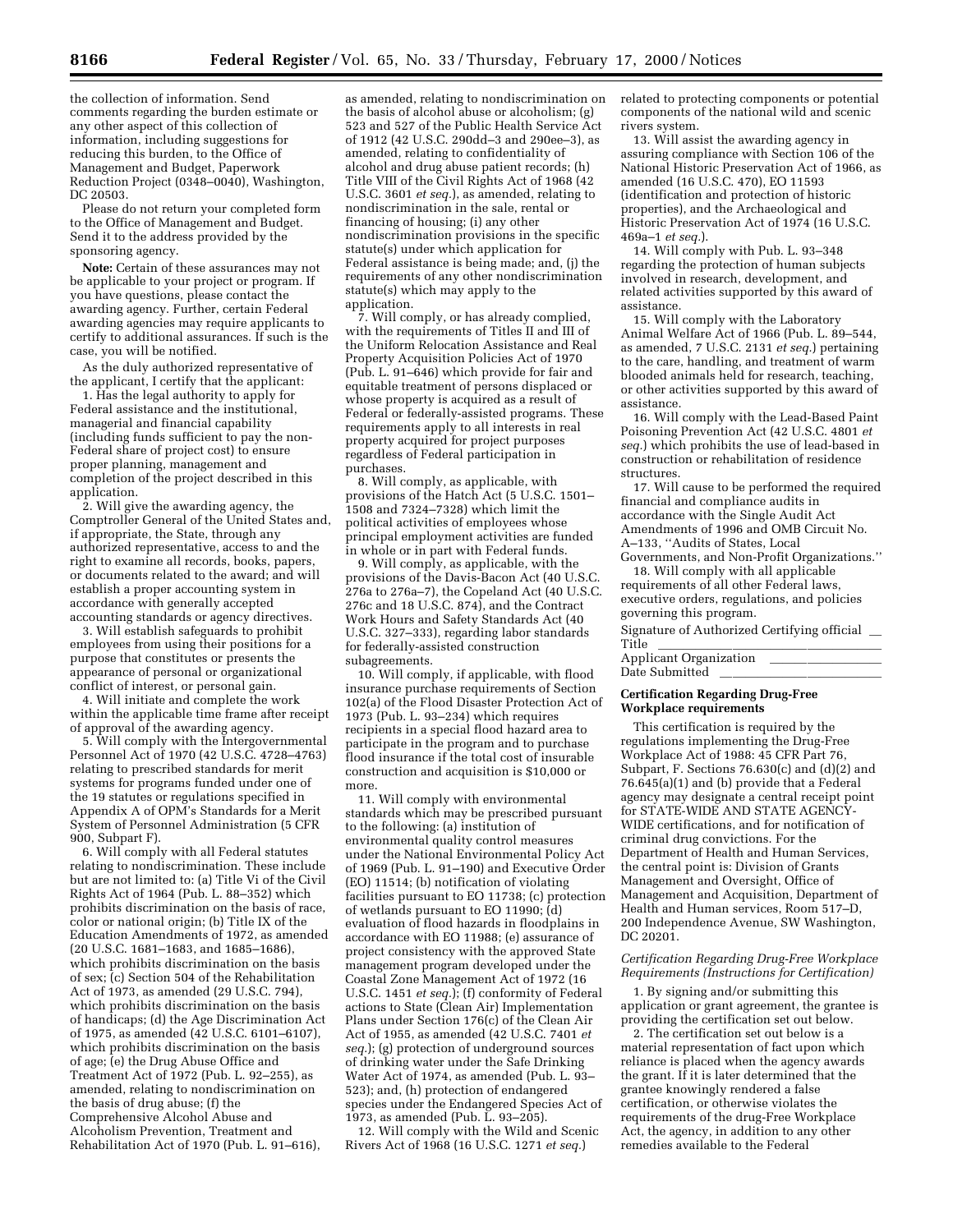Government, may take action authorized under the Drug-Free Workplace Act. 3. For grantees other than individuals,

Alternate I applies.

4. For grantees who are individuals, Alternate II applies.

5. Workplaces under grants, for grantees other than individuals, need not be identified on the certification. If known, they may be identified in the grant application. If the grantee does not identify the workplaces at the time of application, or upon award, if there is no application, the grantee must keep the identity of the workplace(s) on file in its office and make the information available for Federal inspection. Failure to identify all known workplaces constitutes a violation of the grantee's drug-free workplace requirements.

6. Workplace identifications must include the actual address of buildings (or parts of buildings) or other sites where work under the grant takes place. Categorical descriptions may be used (*e.g.,* all vehicles of a mass transit authority or State highway department while in operation, State employees in each local unemployment office, performers in concert halls or radio studios).

7. If the workplace identified to the agency changes during the performance of the grant, the grantee shall inform the agency of the change(s), if it previously identified the workplaces in question (see paragraph five).

8. Definitions of terms in the Nonprocurement Suspension and Debarment common rule and Drug-Free Workplace common rule apply to this certification. Grantees' attention is called, in particular to the following definitions from these rules:

*Controlled substance* means a controlled substance in Schedules I through V of the Controlled Substances Act (21 U.S.C. 812) and as further defined by regulation (21 CFR 1308.11 through 1308.15);

*Conviction* means a finding of guilt (including a plea of nolo contendre) of imposition of sentence, or both, by any judicial body charged with the responsibility to determine violations of the Federal or State criminal drug statutes;

*Criminal drug statute* means a Federal or non-Federal crinal statute involving the manufacture, distribution, dispensing, use, or possession of any controlled substance;

*Employee* means the employee of a grantee directly engaged in the performance of work under a grant, including: (i) All direct charge employees; (ii) All indirect charge employees unless their impact or involvement is insignificant to the performance of the grant; and, (iii) Temporary personnel and consultants who are directly engaged in the performance of work under the grant and who are on the grantee's payroll. This definition does not include workers not on the payroll of the grantee (*e.g.,* volunteers, even if used to meet a matching requirement; consultants or independent contractors not on the grantee's payroll; or employees of subrecipients or subcontractors in covered workplaces).

#### **Certification Regarding Drug-Free Workplace Requirements**

*Alternate I. (Grantees Other Than Individuals)*

The grantee certifies that it will or will continue to provide a drug-free workplace by:

(a) Publishing a statement notifying employees that the unlawful manufacture, distribution, dispensing, possession, or use of a controlled substance is prohibited in the grantee's workplace and specifying the actions that will be taken against employees for violation of such prohibition;

(b) Establishing an ongoing drug-free awareness program to inform employees about—

(1) The dangers of drug abuse in the workplace;

(2) The grantee's policy of maintaining a drug-free workplace;

(3) Any available drug counseling, rehabilitation, and imployee assistance programs; and

(4) The penalties that may be imposed upon employees for drug abuse violations occurring in the workplace;

(c) Making it a requirement that each employee to be engaged in the performance of the grant be given a copy of the statement required by paragraph (a);

(d) Notifying the employee in the statement required by paragraph (a) that, as a condition of employment under the grant, the employee will

(1) Abide by the terms of the statement; and

(2) Notify the employer in writing of his or her conviction for a violation of a criminal drug statute occurring in the workplace no later than five calendar days after such conviction;

(e) Notifying the agency in writing, within ten calendar days after receiving notice under paragraph (d)(2) from an employee or otherwise receiving actual notice of such conviction. Employers of convicted employees must provide notice, including position title, to every grant officer or other designee on whose grant activity the convicted employee was working, unless the Federal agency has designated a central point for the receipt of such notices. Notice shall include the identification number(s) of each affected grant;

(f) Taking one of the following actions, within 30 calendar days of receiving notice under paragraph (d)(2), with respect to any employee who is so convicted—

(1) Taking appropriate personnel action against such an employee, up to and including termination, consistent with the requirements of the Rehabilitation Act of 1973, as amended; or

(2) Requiring such employee to participate satisfactorily in a drug abuse assistance or rehabilitation program approved for such purposes by a Federal, State, or local health, law enforcement, or other appropriate agency;

(g) Making a good faith effort to continue to maintain a drug-free workplace through implementation of paragraphs (a), (b), (c), (d), (e) and (f).

(B) The grantee may insert in the space provided below the site(s) for the

performance of work done in connection with the specific grant: Place of Performance (Street address, city, county, state, zip code)

llille i den stats av den stats av den stats av den stats av den stats av den stats av den stats av den stats Check if there are workplaces on file that are not identified here.

llille i den stats av den stats av den stats av den stats av den stats av den stats av den stats av den stats

*Alternate II. (Grantees Who Are Individuals)*

(a) The grantee certifies that, as a condition of the grant, he or she will not engage in the unlawful manufacture, distribution, dispensing, possession, or use of a controlled substance in conducting any activity with the grant;

(b) If convicted of a criminal drug offense resulting from a violation occurring during the conduct of any grant activity, he or she will report the conviction, in writing, within 10 calendar days of the conviction, to every grant officer or other designee, unless the Federal agency designates a central point for the receipt of such notices. When notice is made to such a central point, it shall include the identification numbers(s) of each affected grant.

[55 FR 21690, 21702, May 25, 1990]

#### **Certification Regarding Debarment, Suspension and Other Responsibility Matters**

*Certification Regarding Debarment, Suspension and Other Responsibility Matters—Primary Covered Transactions*

#### Instructions for Certification

1. By signing and submitting this proposal, the prospective primary participant is providing the certification set out below.

2. The inability of a person to provide the certification required below will not necessarily result in denial of participation in this covered transaction. The prospective participant shall submit an explanation of why it cannot provide the certification set out below. The certification or explanation will be considered in connection with the department of agency's determination whether to enter into this transaction. However, failure of the prospective primary participant to furnish a certification or an explanation shall disqualify such person from participation in this transaction.

3. The certification in this clause is a material representation of fact upon which reliance was placed with the department or agency determined to enter into this transaction. If it is later determined that the prospective primary participant knowingly rendered an erroneous certification, in addition to other remedies available to the Federal Government, the department or agency may terminate this transaction for cause or default.

4. The prospective primary participant shall provide immediate written notice to the department or agency to which this proposal is submitted if at any time the prospective primary participant learns that its certification was erroneous when submitted or has become erroneous by reason of changed circumstances.

5. The terms covered transaction, debarred, suspended, ineligible, lower tier covered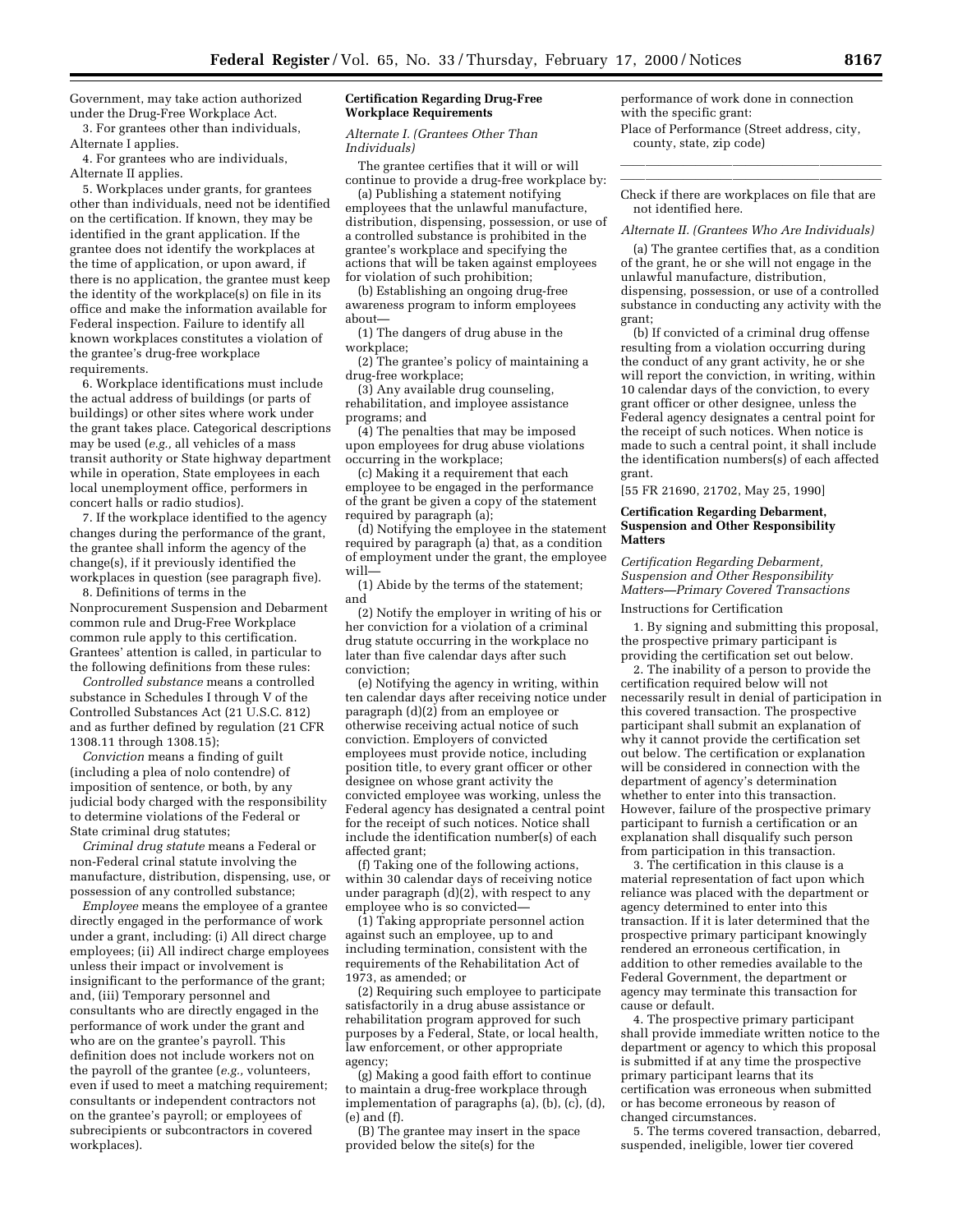transaction, participant, person, primary covered transaction, principal, proposal, and voluntarily excluded, as used in this clause, have the meanings set out in the Definitions and Coverage sections of the rules implementing Executive Order 12549. You may contact the department or agency to which this proposal is being submitted for assistance in obtaining a copy of those regulations.

6. The prospective primary participant agrees by submitting this proposal that, should the proposed transaction be entered into, it shall not knowingly enter into any lower tier covered transaction with a person who is proposed for debarment under 48 CFR part 9, subpart 9.4, debarred, suspended, declared ineligible, or voluntarily excluded from participation in this covered transaction, unless authorized by the department or agency entering into this transaction.

7. The prospective primary participant further agrees by submitting this proposal that it will include the clause titled ''Certification Regarding Debarment, Suspension, Ineligibility and Voluntary Exclusion-Lower Tier Covered Transaction,'' provided by the department or agency entering into this covered transaction, without modification, in all lower tier covered transactions and in all solicitations for lower tier covered transactions.

8. A participant in a covered transaction may rely upon a certification of a prospective participant in a lower tier covered transaction that it is not proposed for debarment under 48 CFR part 9, subpart 9.4, debarred, suspended, ineligible, or voluntarily excluded from the covered transaction, unless it knows that the certification is erroneous. A participant may decide the method and frequency by which it determines the eligibility of its principals. Each participant may, but is not required to, check the List of Parties Excluded from Federal Procurement and Nonprocurement Programs.

9. Nothing contained in the foregoing shall be construed to require establishment of a system of records in order to render in good faith the certification required by this clause. The knowledge and information of a participant is not required to exceed that which is normally possessed by a prudent person in the ordinary course of business dealings.

10. Except for transactions authorized under paragraph 6 of these instructions, if a participant in a covered transaction knowingly enters into a lower tier covered transaction with a person who is proposed for debarment under 48 CFR part 9, subpart 9.4, suspended, debarred, ineligible, or voluntarily excluded from participation in this transaction, in addition to other remedies available to the Federal Government, the department or agency may terminate this transaction for cause or default.

\* \* \* \* \*

*Certification Regarding Debarment, Suspension, and Other Responsibility Matters—Primary Covered Transactions*

(1) The prospective primary participant certifies to the best of its knowledge and belief, that it and its principals:

(a) Are not presently debarred, suspended, proposed for debarment, declared ineligible, or voluntarily excluded by any Federal department or agency;

(b) Have not within a three-year period preceding this proposal been convicted of or had a civil judgment rendered against them for commission of fraud or a criminal offense in connection with obtaining, attempting to obtain, or performing a public (Federal, State or local) transaction or contract under a public transaction; violation of Federal or State antitrust statutes or commission of embezzlement, theft, forgery, bribery, falsification or destruction of records, making false statements, or receiving stolen property;

(c) Are not presently indicted for or otherwise criminally or civilly charged by a governmental entity (Federal, State or local) with commission of any of the offenses enumerated in paragraph (1)(b) of this certification; and

(d) Have not within a three-year period preceding this application/proposal had one or more public transactions (Federal, State or local) terminated for cause or default.

(2) Where the prospective primary participant is unable to certify to any of the statements in this certification, such prospective participant shall attach an explanation to this proposal.

*Certification Regarding Debarment, Suspension, Ineligibility and Voluntary Exclusion—Lower Tier Covered Transactions* Instructions for Certification

1. By signing and submitting this proposal, the prospective lower tier participant is providing the certification set out below.

2. The certification in this clause is a material representation of fact upon which reliance was placed when this transaction was entered into. If it is later determined that the prospective lower tier participant knowingly rendered an erroneous certification, in addition to other remedies available to the Federal Government the department or agency with which this transaction originated may pursue available remedies, including suspension and/or debarment.

3. The prospective lower tier participant shall provide immediate written notice to the person to which this proposal is submitted if at any time the prospective lower tier participant learns that its certification was erroneous when submitted or had become erroneous by reason of changed circumstances.

4. The terms covered transaction, debarred, suspended, ineligible, lower tier covered transaction, participant, person, primary covered transaction, principal, proposal, and voluntarily excluded, as used in this clause, have the meaning set out in the Definitions and Coverage sections of rules implementing Executive Order 12549. You may contact the person to which this proposal is submitted for assistance in obtaining a copy of those regulations.

5. The prospective lower tier participant agrees by submitting this proposal that, [[Page 33043]] should the proposed covered transaction be entered into, it shall not knowingly enter into any lower tier covered transaction with a person who is proposed for debarment under 48 CFR part 9, subpart 9.4, debarred, suspended, declared ineligible, or voluntarily excluded from participation in this covered transaction, unless authorized by the department or agency with which this transaction originated.

6. The prospective lower tier participant further agrees by submitting this proposal that it will include this clause titled ''Certification Regarding Debarment, Suspension, Ineligibility and Voluntary Exclusion-Lower Tier Covered Transaction,'' without modification, in all lower tier covered transactions and in all solicitations for lower tier covered transactions.

7. A participant in a covered transaction may rely upon a certification of a prospective participant in a lower tier covered transaction that it is not proposed for debarment under 48 CFR part 9, subpart 9.4, debarred, suspended, ineligible, or voluntarily excluded from covered transactions, unless it knows that the certification is erroneous. A participant may decide the method and frequency by which it determines the eligibility of its principals. Each participant may, but is not required to, check the List of Parties Excluded from Federal Procurement and Nonprocurement Programs.

8. Nothing contained in the foregoing shall be construed to require establishment of a system of records in order to render in good faith the certification required by this clause. The knowledge and information of a participant is not required to exceed that which is normally possessed by a prudent person in the ordinary course of business dealings.

9. Except for transactions authorized under pargraph 5 of these instructions, if a participant in a covered transaction knowingly enters into a lower tier covered transaction with a person who is proposed for debarment under 48 CFR part 9, subpart 9.4, suspended, debarred, ineligible, or voluntarily excluded from participation in this transaction, in addition to other remedies available to the Federal Government, the department or agency with which this transaction originated may pursue available remedies, including suspension and/or debarment.

\* \* \* \* \*

#### *Certification Regarding Debarment, Suspension, Ineligibility an Voluntary Exclusion—Lower Tier Covered Transactions*

(1) The prospective lower tier participant certifies, by submission of this proposal, that neither it nor its principals is presently debarred, suspended, proposed for debarment, declared ineligible, or voluntarily excluded from participation in this transaction by any Federal department or agency.

(2) Where the prospective lower tier participant is unable to certify to any of the statements in this certification, such prospective participant shall attach an explanation to this proposal.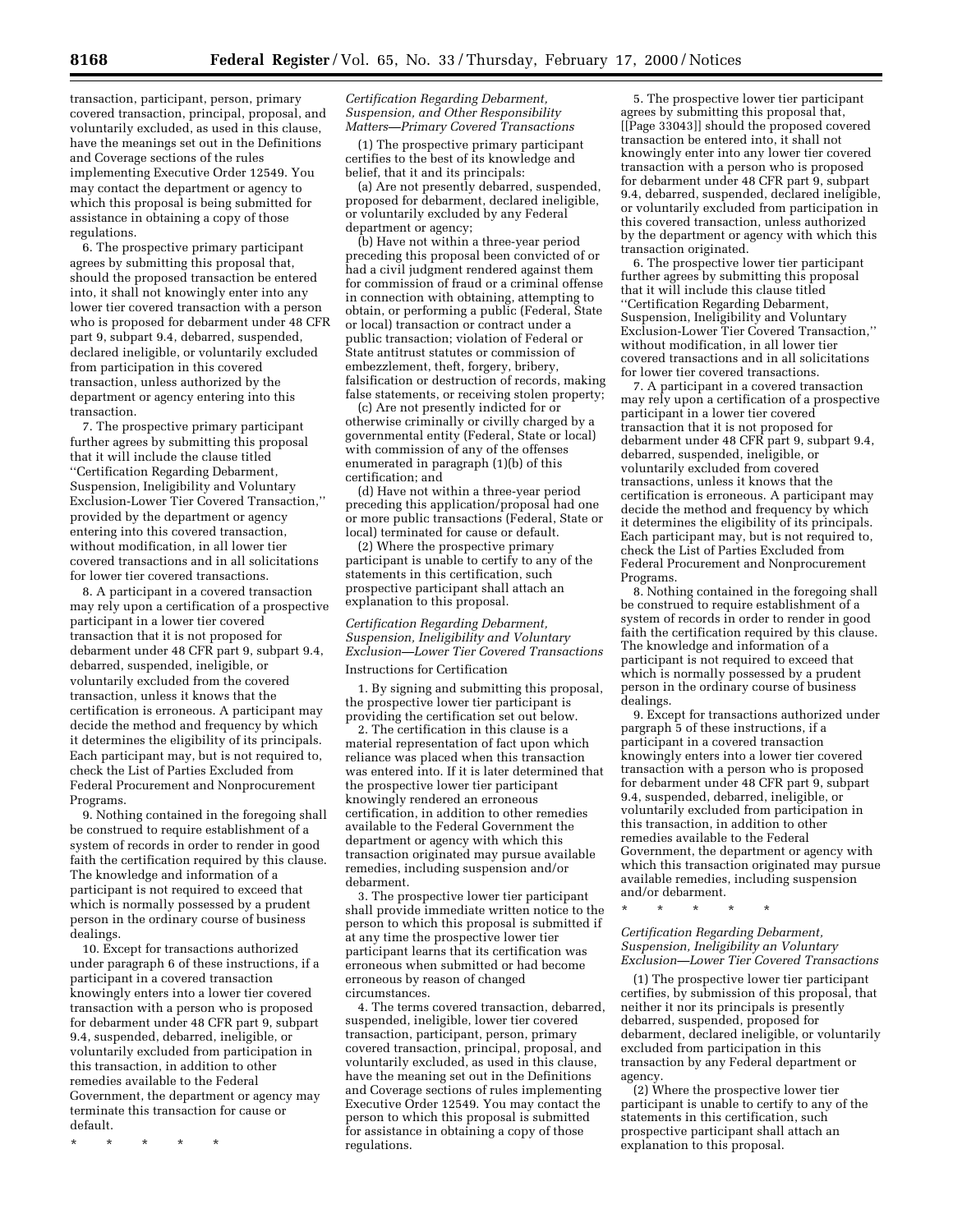#### **Certification Regarding Environmental Tobacco Smoke**

Public Law 103227, Part C Environmental Tobacco Smoke, also known as the pro Children Act of 1994, requires that smoking not be permitted in any portion of any indoor routinely owned or leased or contracted for by an entity and used routinely or regularly for provision of health, day care, education, or library services to children under the age of 18, if the services are funded by Federal programs either directly or through State or local governments, by Federal grant, contract, loan, or loan guarantee. The law does not apply to children's services provided in private residences, facilities funded solely by Medicare or Medicaid funds, and portions of facilities used for inpatient drug or alcohol treatment. Failure to comply with the provisions of the law may result in the imposition of a civil monetary penalty of up to \$1000 per day and/or the imposition of an administrative compliance order on the responsible entity. By signing and submitting this application the applicant/grantee certifies that it will comply with the requirements of the Act.

The applicant/grantee further agrees that it will require the language of this certification be included in any subawards which contain provisions for the children's services and that all subgrantees shall certify accordingly.

### **Certification Regarding Lobbying**

*Certification for Contracts, Grants, Loans, and Cooperative Agreements*

The undersigned certifies, to the best of his or her knowledge and belief, that:

(1) No Federal appropriated funds have been paid or will be paid, by or on behalf of the undersigned, to any person for influencing or attempting to influence an officer or employee of an agency, a Member of Congress, an officer or employee of Congress, or an employee of a Member of Congress in connection with the awarding of any Federal contract, the making of any Federal grant, the making of any Federal loan, the entering into of any cooperative agreement, and the extension, continuation, renewal, amendment, or modification of any Federal contract, grant, loan, or cooperative agreement.

(2) If any funds other than Federal appropriated funds have been paid or will be paid to any person for influencing or attempting to influence an officer or employee of any agency, a Member of Congress, an officer or employee of Congress, or an employee of a Member of Congress in connection with this Federal contact, grant, loan, or cooperative agreement, the undersigned shall complete and submit Standard Form–LLL, ''Disclosure Form to Report Lobbying,'' in accordance with its instructions.

(3) The undersigned shall require that the language of this certification be included in the award documents for all subawards at all tiers (including subcontracts, subgrants, and contracts under grants, loans, and cooperative agreements) and that all subrecipients shall certify and disclose accordingly. This certification is a material representation of fact upon which reliance was placed when this transaction was made

or entered into. Submission of this certification is a prerequisite for making or entering into this transaction imposed by section 1352, title 31, U.S. Code. Any person who fails to file the required certification shall be subject to a civil penalty of not less than \$10,000 and not more than \$100,000 for each such failure.

#### *Statement for Loan Guarantees and Loan Insurance*

The undersigned states, to the best of his or her knowledge and belief, that:

If any funds have been paid or will be paid to any person for influencing or attempting to influence an officer or employee of any agency, a Member of Congress, an officer or employee of Congress, or an employee of a Member of Congress in connection with this commitment providing for the United States to insure or guarantee a loan, the undersigned shall complete and submit Standard Form–LLL, ''Disclosure Form to Report Lobbying,'' in accordance with its instructions. Submission of this statement is a prerequisite for making or entering into this transaction imposed by section 1352, title 31, U.S. Code. Any person who fails to file the required statement shall be subject to a civil penalty of not less than \$10,000 and not more than \$100,000 for each such failure. Signature

Title llllllllllllllllll

Organization

**BILLING CODE 4184–01–P**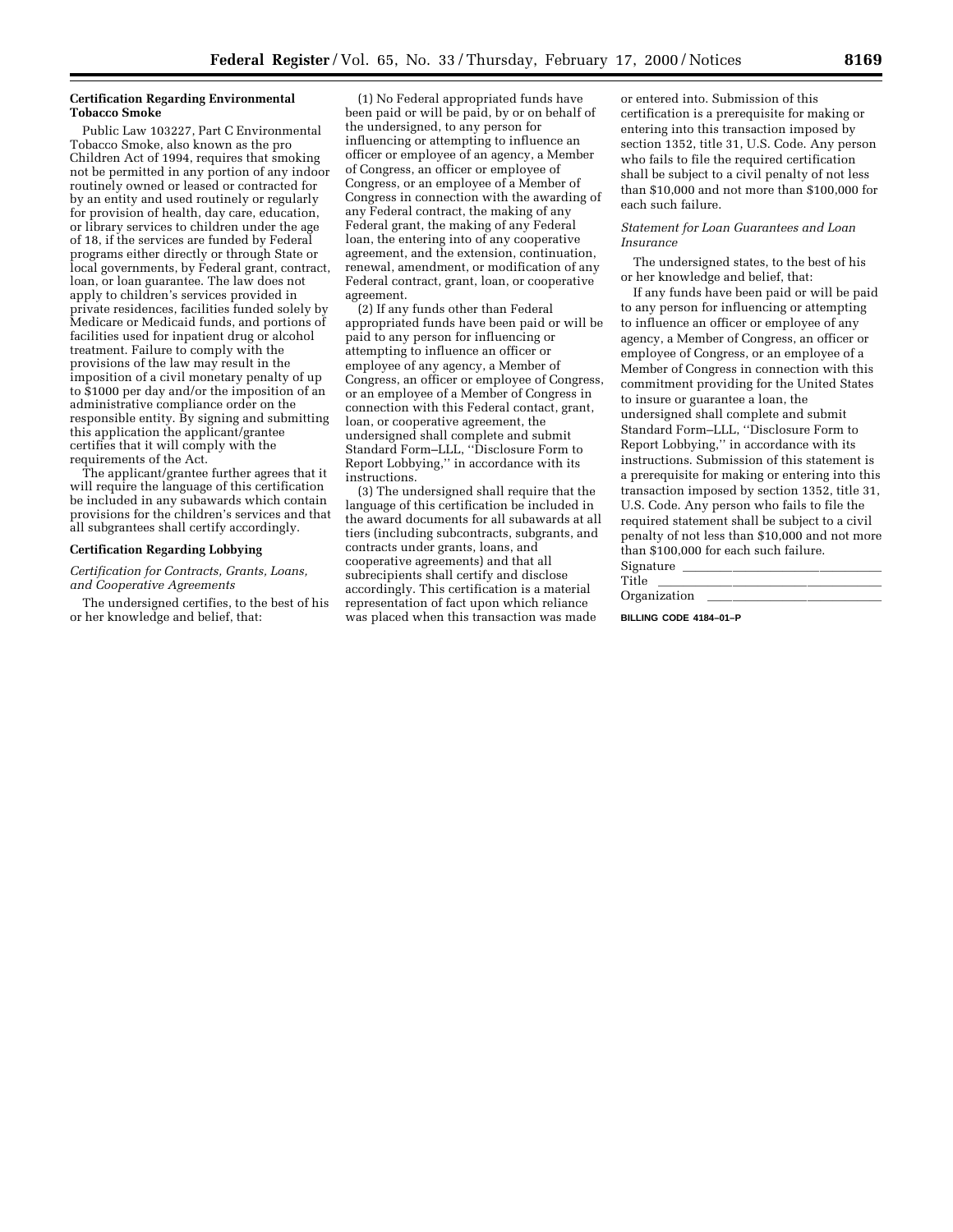$\equiv$ 

|                                                                                                                                                                       |                                           |                                         | Attachment F-2, Page 1                                      |
|-----------------------------------------------------------------------------------------------------------------------------------------------------------------------|-------------------------------------------|-----------------------------------------|-------------------------------------------------------------|
| <b>DISCLOSURE OF LOBBYING ACTIVITIES</b>                                                                                                                              |                                           |                                         | Approved by OMB                                             |
| Complete this form to disclose lobbying activities pursuant to 31 U.S.C. 1352                                                                                         |                                           |                                         | 0348-0046                                                   |
| (See reverse for public burden disclosure.)                                                                                                                           |                                           |                                         |                                                             |
| 1. Type of Federal Action:<br>2. Status of Federal Action:                                                                                                            |                                           | 3. Report Type:                         |                                                             |
| a. contract                                                                                                                                                           | a. bid/offer/application                  | a. initial filing                       |                                                             |
| b. grant<br>$^{\text{I}}$ b. initial award                                                                                                                            |                                           | b. material change                      |                                                             |
| c. cooperative agreement<br>c. post-award                                                                                                                             |                                           | For Material Change Only:               |                                                             |
| d. Ioan                                                                                                                                                               |                                           |                                         | year __________ quarter _________                           |
| e. loan guarantee                                                                                                                                                     |                                           |                                         | date of last report $\frac{1}{2}$                           |
| f. loan insurance                                                                                                                                                     |                                           |                                         |                                                             |
| 4. Name and Address of Reporting Entity:                                                                                                                              |                                           |                                         | 5. If Reporting Entity in No. 4 is a Subawardee, Enter Name |
| $\Box$ Subawardee<br>$\Box$ Prime<br>Tier _______, if known:                                                                                                          | and Address of Prime:                     |                                         |                                                             |
|                                                                                                                                                                       |                                           |                                         |                                                             |
|                                                                                                                                                                       |                                           |                                         |                                                             |
|                                                                                                                                                                       |                                           |                                         |                                                             |
|                                                                                                                                                                       |                                           |                                         |                                                             |
| Congressional District, if known:                                                                                                                                     |                                           | Congressional District, if known:       |                                                             |
| 6. Federal Department/Agency:                                                                                                                                         |                                           | 7. Federal Program Name/Description:    |                                                             |
|                                                                                                                                                                       |                                           |                                         |                                                             |
|                                                                                                                                                                       |                                           |                                         |                                                             |
|                                                                                                                                                                       | CFDA Number, if applicable: _____________ |                                         |                                                             |
|                                                                                                                                                                       |                                           |                                         |                                                             |
| 8. Federal Action Number, if known:                                                                                                                                   | 9. Award Amount, if known:                |                                         |                                                             |
|                                                                                                                                                                       | \$                                        |                                         |                                                             |
| 10. a. Name and Address of Lobbying Registrant                                                                                                                        |                                           |                                         | b. Individuals Performing Services (including address if    |
| (if individual, last name, first name, MI):                                                                                                                           | different from No. 10a)                   |                                         |                                                             |
|                                                                                                                                                                       | (last name, first name, MI):              |                                         |                                                             |
|                                                                                                                                                                       |                                           |                                         |                                                             |
|                                                                                                                                                                       |                                           |                                         |                                                             |
|                                                                                                                                                                       |                                           |                                         |                                                             |
|                                                                                                                                                                       |                                           |                                         |                                                             |
| Information requested through this form is authorized by title 31 U.S.C. section                                                                                      |                                           |                                         |                                                             |
| 1352. This disclosure of lobbying activities is a material representation of fact<br>upon which reliance was placed by the tier above when this transaction was made  |                                           |                                         |                                                             |
| or entered into. This disclosure is required pursuant to 31 U.S.C. 1352. This<br>information will be reported to the Congress semi-annually and will be available for |                                           |                                         |                                                             |
| public inspection. Any person who fails to file the required disclosure shall be                                                                                      |                                           |                                         |                                                             |
| subject to a civil penalty of not less that \$10,000 and not more than \$100,000 for<br>each such failure.                                                            |                                           | Telephone No.: ________________________ | Date:                                                       |
|                                                                                                                                                                       |                                           |                                         | Authorized for Local Reproduction                           |
| <b>Federal Use Only:</b>                                                                                                                                              |                                           |                                         | Standard Form LLL (Rev. 7-97)                               |

**BILLING CODE 4184–01–P**

Ξ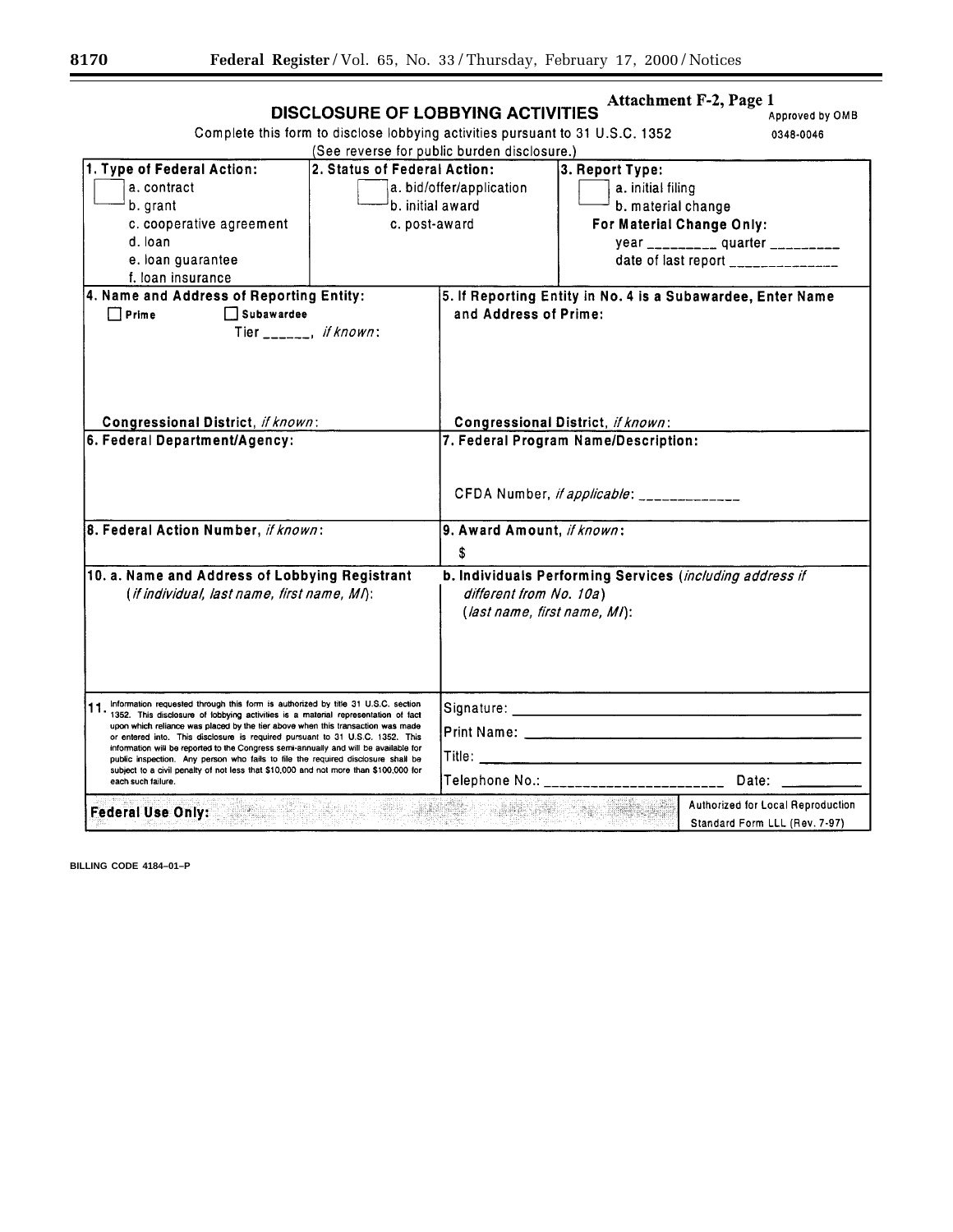#### **Instructions for Completion of SF–LLL, Disclosure of Lobbying Activities**

This disclosure form shall be completed by the reporting entity, whether subawardee or prime Federal recipient, at the initiation or receipt of a covered Federal action, or a material change to a previous filing, pursuant to title 31 U.S.C. section 1352. The filing of a form is required for each payment or agreement to make payment to any lobbying entity for influencing or attempting to influence an officer or employee of any agency, a Member of Congress, an officer or employee of Congress, or an employee of a Member of Congress in connection with a covered Federal action. Complete all items that apply for both the initial filing and material change report. Refer to the implementing guidance published by the Office of Management and Budget for additional information.

1. Identify the type of covered Federal action for which lobbying activity is and/or has been secured to influence the outcome of a covered Federal action.

2. Identify the status of the covered Federal action.

3. Identify the appropriate classification of this report. If this is a followup report caused by a material change to the information previously reported, enter the year and quarter in which the change occurred. Enter the date of the last previously submitted report by this reporting entity for this covered Federal action.

4. Enter the full name, address, city, State and zip code of the reporting entity. Include Congressional District, if known. Check the appropriate classification of the reporting entity that designates if it is, or expects to be, a prime or subaward recipient. Identify the tier of the subawardee, *e.g.,* the first subawardee of the prime is the 1st tier. Subawards include but are not limited to subcontracts, subgrants and contract awards under grants.

5. If the organization filing the report in item 4 checks ''Subawardee,'' then enter the full name, address, city, State and zip code of the prime Federal recipient. Include Congressional District, if known.

6. Enter the name of the Federal agency making the award or loan commitment. Include at least one organizational level below agency name, if known. For example, Department of Transportation, United States Coast Guard.

7. Enter the Federal program name or description for the covered Federal action (item 1). If known, enter the full Catalog of Federal Domestic Assistance (CFDA) number for grants, cooperative agreements, loans, and loan commitments.

8. Enter the most appropriate Federal identifying number available for the Federal action identified in item (*e.g.,* Request for Proposal (RFP) number; Invitation for Bid (IFB) number; grant announcement number; the contract, grant, or loan award number; the application/proposal control number assigned by the Federal agency). Include prefixes, *e.g.*, "RFP-DE-90-001.'

9. For a covered Federal action where there has been an award or loan commitment by the Federal agency, enter the Federal amount of the award/loan commitment for the prime entity identified in item 4 or 5.

10. (a) Enter the full name, address, city, State and zip code of the lobbying registrant under the Lobbying Disclosure Act of 1995 engaged by the reporting entity identified in item 4 to influence the covered Federal action.

(b) Enter the full names of the individual(s) performing services, and include full address if different from 10(a). Enter Last Name, First Name, and Middle Initial (MI).

11. The certifying official shall sign and date the form, print his/her name, title, and telephone number.

According to the Paperwork Reduction Act, as amended, no persons are required to respond to a collection of information unless it displays a valid OMB Control Number. The valid OMB control number for this information collection is OMB No. 0348– 0046. Public reporting burden for this collection of information is estimated to average 10 minutes per response, including time for reviewing instructions, searching existing data sources, gathering and maintaining the data needed, and completing and reviewing the collection of information. Send comments regarding the burden estimate or any other aspect of this collection of information, including suggestions for reducing this burden, to the Office of Management and Budget, Paperwork Reduction Project (0348–0046), Washington, DC 20503.

### **State Single Point of Contact Listing Maintained by OMB**

In accordance with Executive Order #12372, ''Intergovernmental Review of Federal Programs,'' Section 4, ''the Office of Management and Budget (OMB) shall maintain a list of official State entities designated by the States to review and coordinate proposed Federal financial assistance and direct Federal development.'' This attached listing is the OFFICIAL OMB LISTING. This listing is also published in the Catalogue of Federal Domestic Assistance biannually.

*August 23, 1999*

OMB State Single Point of Contact Listing\*

### **ARIZONA**

Joni Saad, Arizona State Clearinghouse, 3800 N. Central Avenue, Fourteenth Floor, Phoenix, Arizona 85012, Telephone: (602) 280–1315, FAX: (602) 280–8144

#### **ARKANSAS**

Mr. Tracy L. Copeland, Manager, State Clearinghouse, Office of Intergovernmental Services, Department of Finance and Administration, 515 W. 7th St., Room 412, Little Rock, Arkansas 72203, Telephone: (501) 682–1074, FAX: (501) 682–5206

## **CALIFORNIA**

Grants Coordination, State Clearinghouse, Office of Planning & Research, 1400 Tenth Street, Room 121, Sacramento, California 95814, Telephone: (916) 445–0613, FAX: (916) 323–3018

## **DELAWARE**

Francine Booth, State Single Point of Contact, Executive Department, Office of the Budget, 540 S. Dupont Highway, Suite 5,

Dover, Delaware 19901, Telephone: (302) 739–3326, FAX: (302) 739–5661

## **DISTRICT OF COLUMBIA**

Charles Nichols, State Single Point of Contact, Office of Grants Mgmt. & Dev., 717 14th Street, N.W. Suite 1200, Washington, D.C. 20005, Telephone: (202) 727–1700 (direct), (202 727–6537 (secretary), FAX: (202) 727–1617

### **FLORIDA**

Florida State Clearinghouse, Department of Community Affairs, 2555 Shumard Oak Blvd., Tallahassee, Florida 32399–2100, Telephone: (850) 922– 5438, FAX: (850) 414–0479, Contact: Cherie Trainor, (850) 414–5495

## **GEORGIA**

Deborah Stephens, Coordinator, Georgia State Clearinghouse, 270 Washington Street, S.W.—8th Floor, Atlanta, Georgia 30334, Telephone: (404) 656– 3855, FAX: (404) 656–7901

## **ILLINOIS**

Virginia Bova, State Single Point of Contact, Illinois Department of Commerce and Community Affairs, James R. Thompson Center, 100 West Randolph, Suite 3–400, Chicago, Illinois 60601, Telephone: (312) 814– 6028, FAX: (312) 814–1800

### **INDIANA**

Renee Miller, State Budget Agency, 212 State House, Indianapolis, Indiana 46204–2796, Telephone: (317) 232–2971 (directline), FAX: (317) 233–3323

### **IOWA**

Stephen R. McCann, Division for Community Assistance, Iowa Department of Economic Development, 200 East Grand Avenue, Des Moines, Iowa 50309, Telephone: (515) 242–4719, FAX: (515) 242–4809

### **KENTUCKY**

Kevin J. Goldsmith, Director, Sandra Brewer, Executive Secretary, Intergovernmental Affairs, Office of the Governor, 700 Capitol Avenue, Frankfort, Kentucky 40601, Telephone: (502) 564–2611, FAX: (502) 564–0437

## **MAINE**

Joyce Benson, State Planning Office, 184 State Street, 38 State House Station, Augusta, Maine 04333, Telephone: (207) 287–3261, FAX: (207) 287–6489

## **MARYLAND**

Linda Janey, Manager, Plan & Project Review, Maryland Office of Planning,